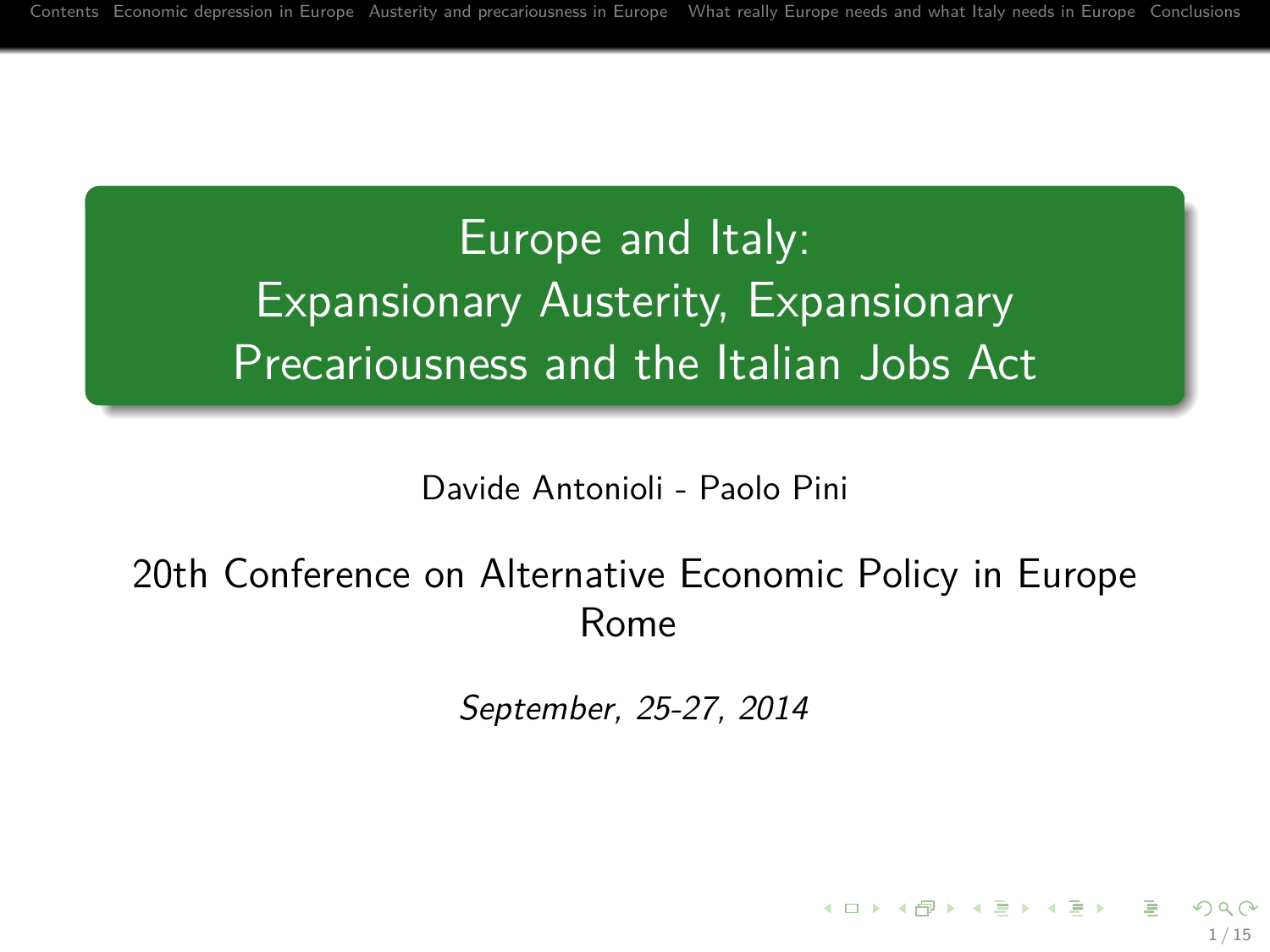

<span id="page-1-0"></span>

# **•** Economic depression in Europe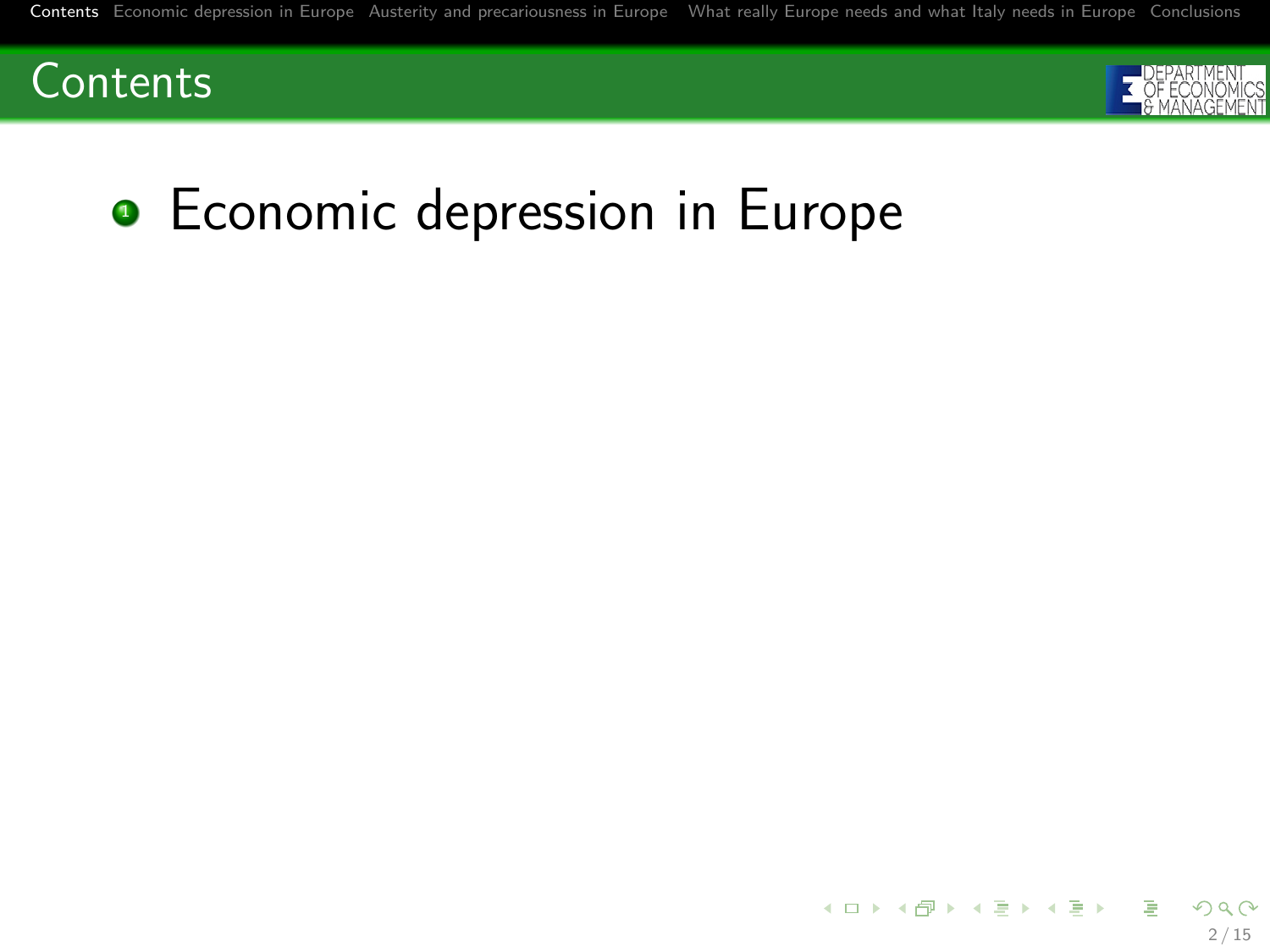



• Economic depression in Europe

• Austerity and precariousness in Europe

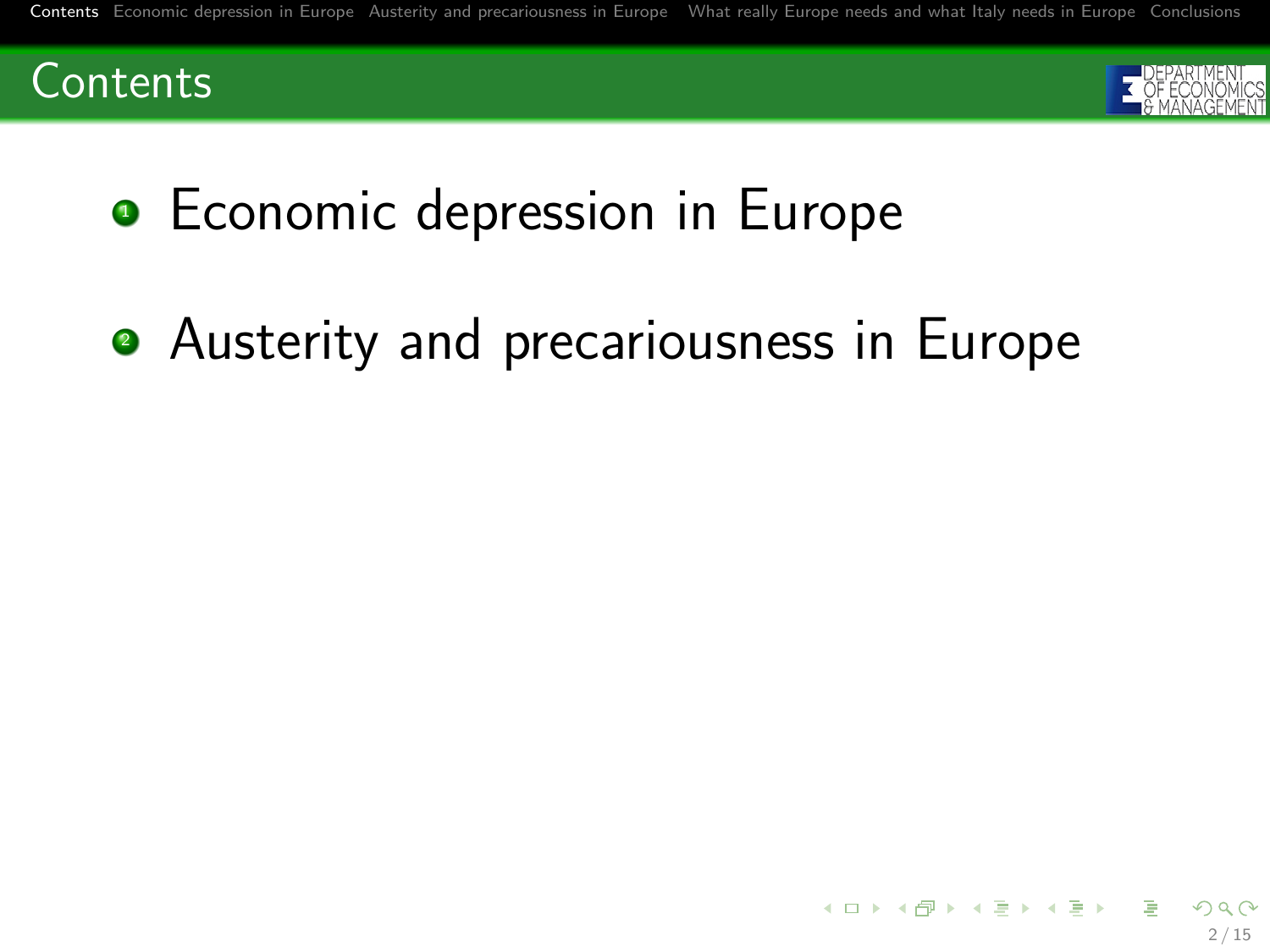



- Economic depression in Europe
- Austerity and precariousness in Europe
- What really Europe needs and what Italy needs in Europe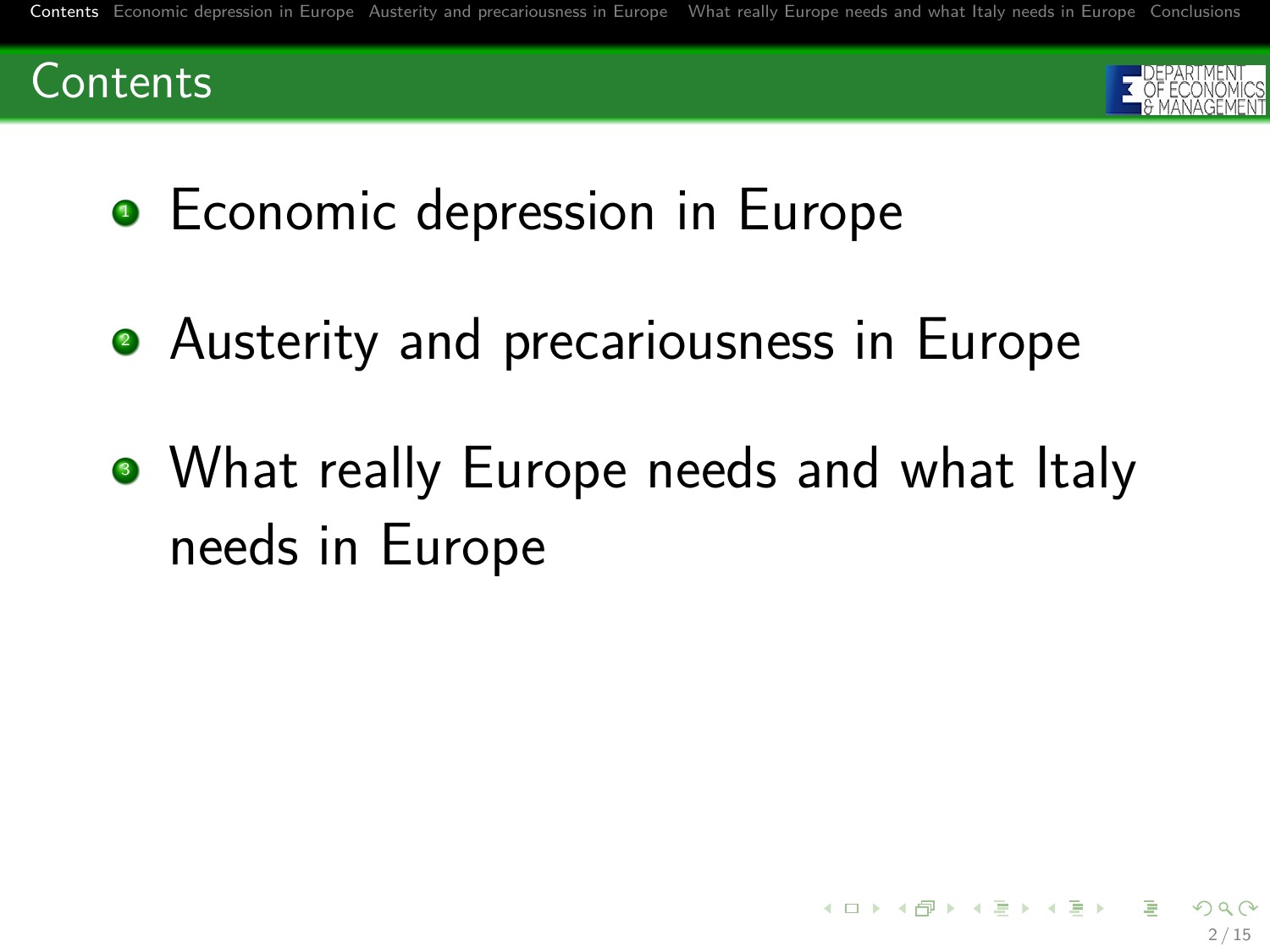<span id="page-4-0"></span>

The OECD countries are supposed to grow by **2.5%** (OECD, May 2014 forecasts) in 2014-2015, while Eurozone growth is forecast to be about **0.9%**, with Italy and Greece bringing up the rear (OECD, September 2014 forecasts)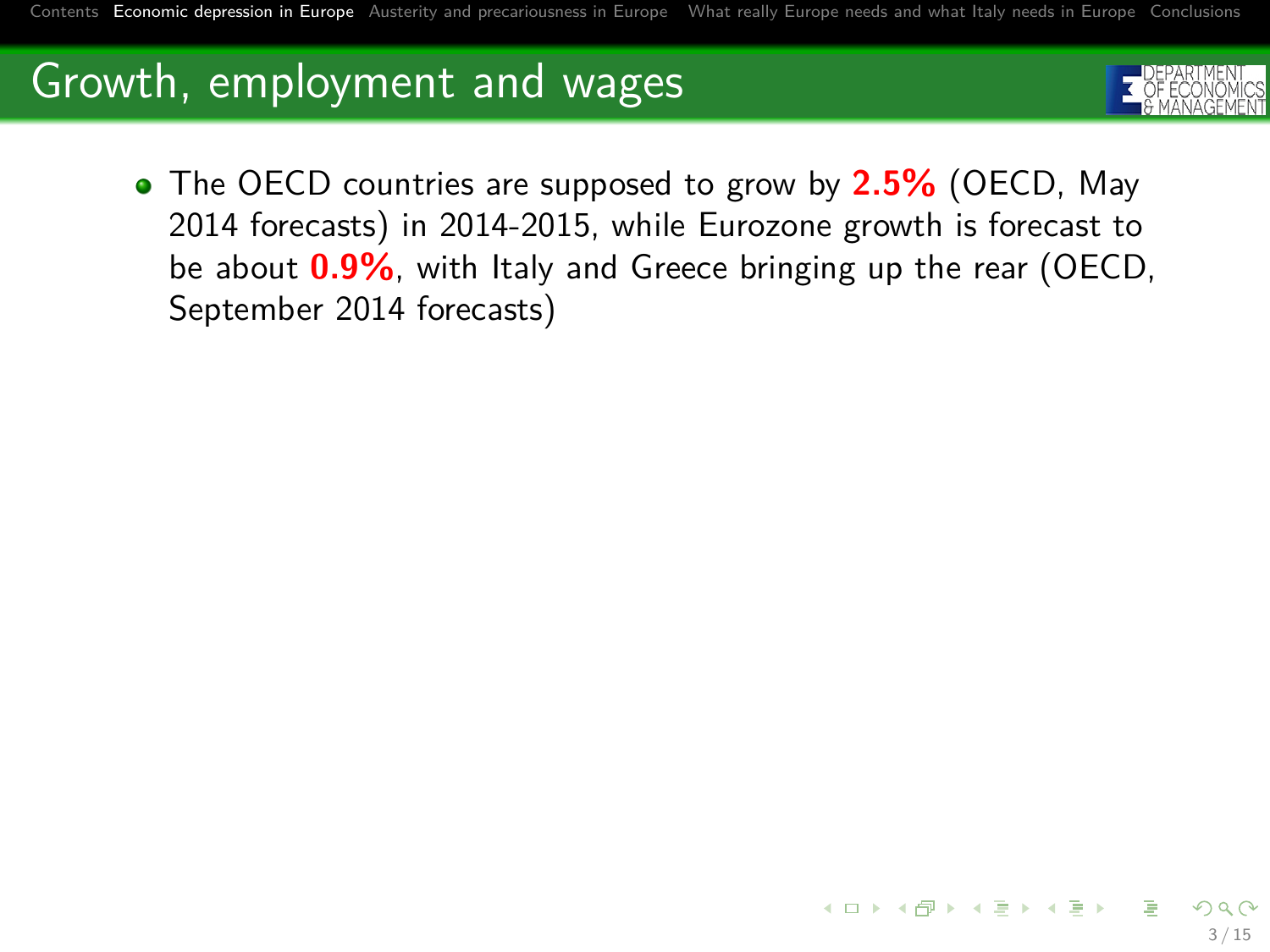

3 / 15

イロメ イ団メ イヨメ イヨメー 語

- The OECD countries are supposed to grow by **2.5%** (OECD, May 2014 forecasts) in 2014-2015, while Eurozone growth is forecast to be about **0.9%**, with Italy and Greece bringing up the rear (OECD, September 2014 forecasts)
- As for the OECD countries the unemployment rate is forecast at **7.4%** and the Eurozone rate is forecast to reach **11.5%** (OECD, May 2014 forecasts)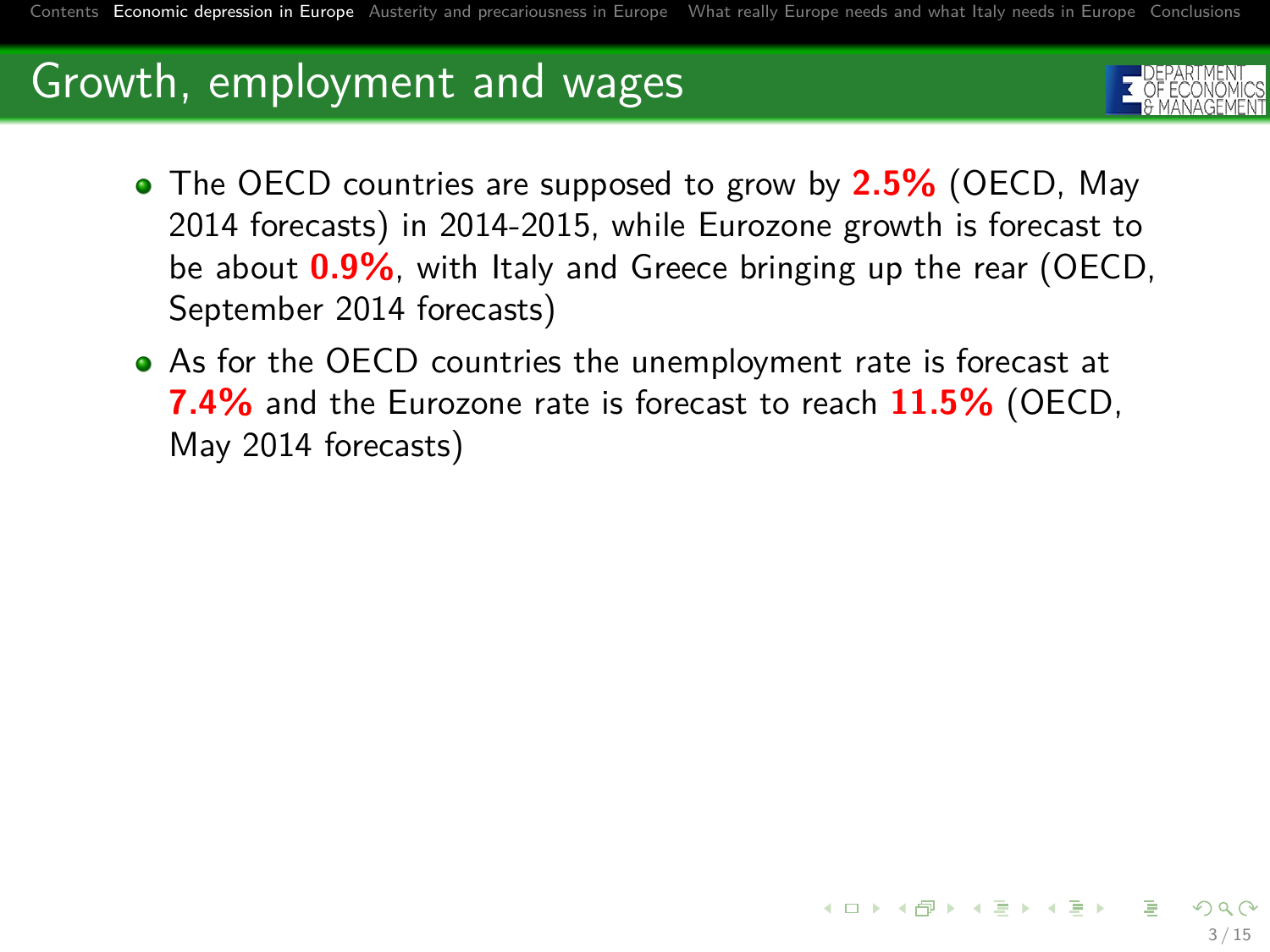

- The OECD countries are supposed to grow by **2.5%** (OECD, May 2014 forecasts) in 2014-2015, while Eurozone growth is forecast to be about **0.9%**, with Italy and Greece bringing up the rear (OECD, September 2014 forecasts)
- As for the OECD countries the unemployment rate is forecast at **7.4%** and the Eurozone rate is forecast to reach **11.5%** (OECD, May 2014 forecasts)
- The evidence confirms that some countries in the Eurozone the PIIGS - seem to have suffered most from the austerity policies. In particular, the most serious scenario for these countries is the effect on the labour market, which will continue to suffer, with the unemployment rate that will worsen in the biennium 2014-2015 even compared to the 2008-2013 period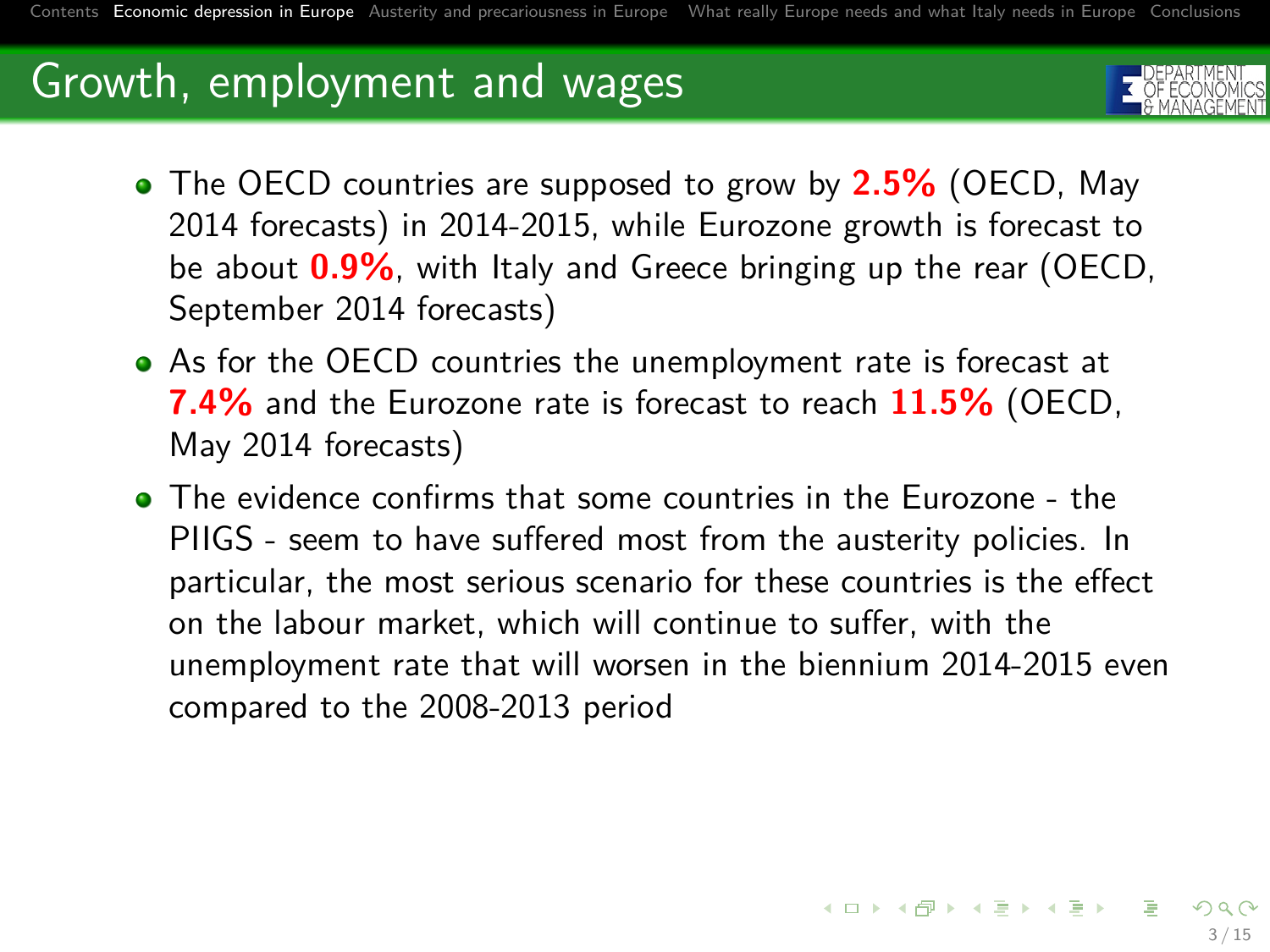

#### Revisions in growth projections vis-à-vis the May 2014 Economic Outlook

|                       | 2013          |                                                      | 2014                                                   |            |                                                      | 2015                                                   |            |
|-----------------------|---------------|------------------------------------------------------|--------------------------------------------------------|------------|------------------------------------------------------|--------------------------------------------------------|------------|
|                       | <b>Actual</b> | <b>May 2014</b><br><b>Economic</b><br><b>Outlook</b> | <b>September</b><br><b>Interim</b><br><b>Forecasts</b> | difference | <b>May 2014</b><br><b>Economic</b><br><b>Outlook</b> | <b>September</b><br><b>Interim</b><br><b>Forecasts</b> | difference |
| <b>United States</b>  | 2.2           | 2.6                                                  | 2.1                                                    | $-0.5$     | 3.5                                                  | 3.1                                                    | $-0.4$     |
| Euro area             | $-0.4$        | 1.2                                                  | 0.8                                                    | $-0.4$     | 1.7                                                  | 1.1                                                    | $-0.6$     |
| Japan                 | 1.6           | 1.2                                                  | 0.9                                                    | $-0.3$     | 1.2                                                  | 1.1                                                    | $-0.1$     |
| Germany               | 0.2           | 1.9                                                  | 1.5                                                    | $-0.4$     | 2.1                                                  | 1.5                                                    | $-0.6$     |
| <b>France</b>         | 0.4           | 0.9                                                  | 0.4                                                    | $-0.5$     | 1.5                                                  | 1.0                                                    | $-0.5$     |
| Italy                 | $-1.8$        | 0.5                                                  | $-0.4$                                                 | $-0.9$     | 1.1                                                  | 0.1                                                    | $-1.0$     |
| <b>United Kingdom</b> | 1.8           | 3.2                                                  | 3.1                                                    | $-0.1$     | 2.7                                                  | 2.8                                                    | $+0.1$     |
| Canada                | 2.0           | 2.5                                                  | 2.3                                                    | $-0.2$     | 2.7                                                  | 2.7                                                    | 0.0        |
|                       |               |                                                      |                                                        |            |                                                      |                                                        |            |
| China                 | 7.7           | 7.4                                                  | 7.4                                                    | 0.0        | 7.3                                                  | 7.3                                                    | 0.0        |
| India                 | 4.7           | 4.9                                                  | 5.7                                                    | $+0.8$     | 5.9                                                  | 5.9                                                    | 0.0        |
| <b>Brazil</b>         | 2.5           | 1.8                                                  | 0.3                                                    | $-1.5$     | 2.2                                                  | 1.4                                                    | $-0.8$     |

#### **GDP** growth

Per cent

4 / 15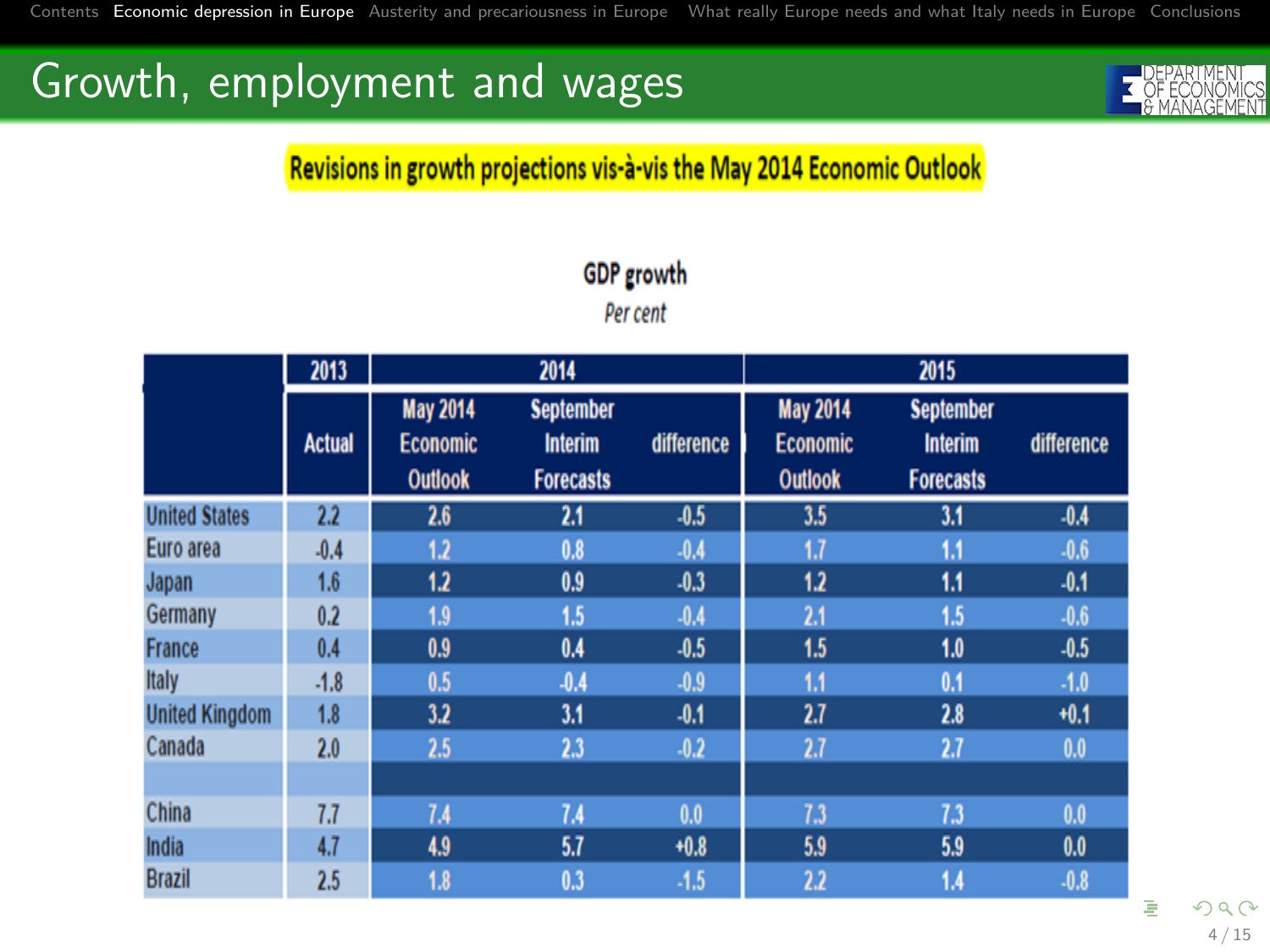#### Other major central banks have eased more aggressively than the ECB

Central bank assets as per cent of GDP



Source: Datastream.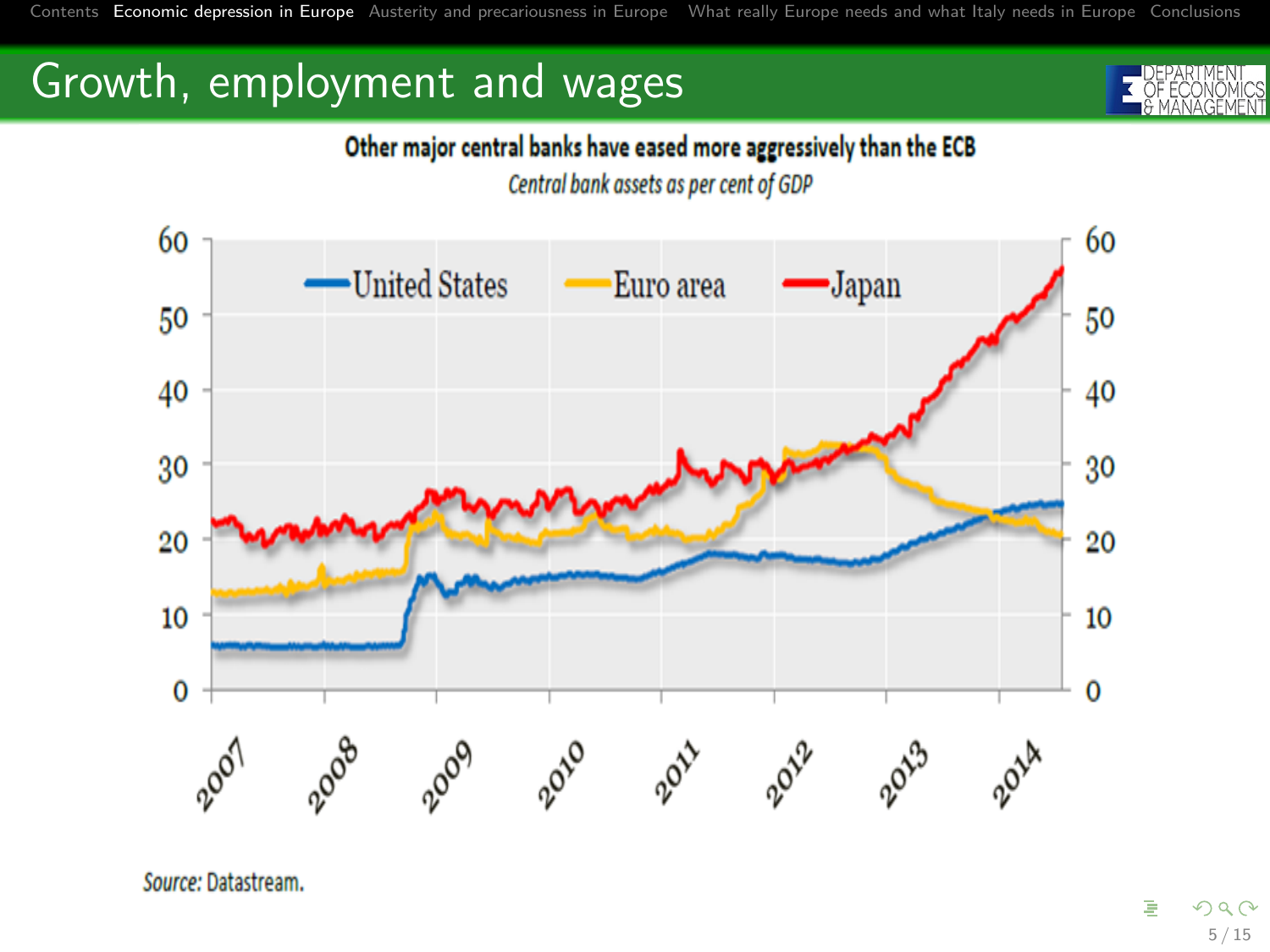[Contents](#page-1-0) [Economic depression in Europe](#page-4-0) [Austerity and precariousness in Europe](#page-12-0) [What really Europe needs and what Italy needs in Europe](#page-25-0) [Conclusions](#page-42-0)

### Growth, employment and wages





Source: Eurostat.

É  $990$ 6 / 15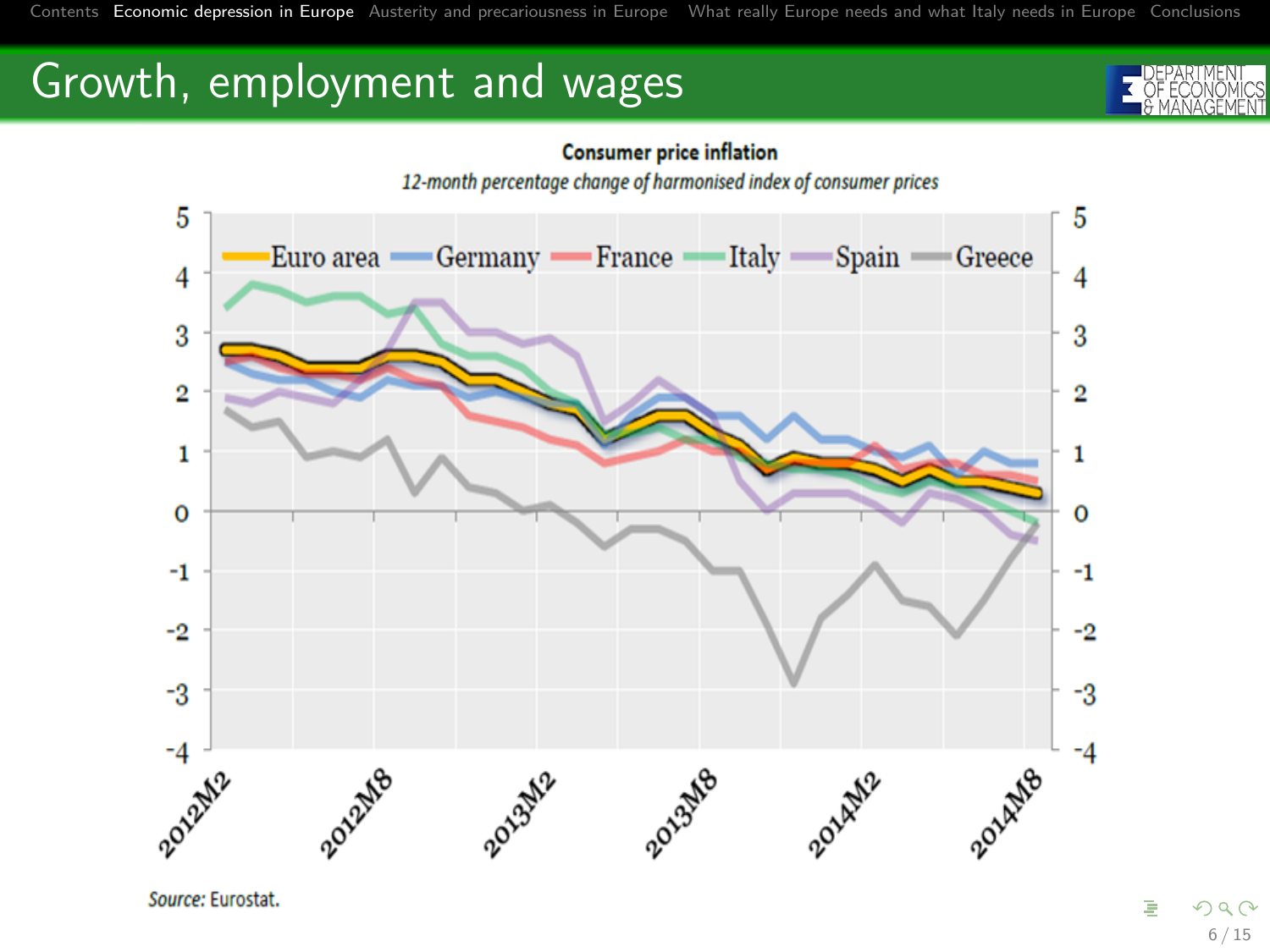[Contents](#page-1-0) [Economic depression in Europe](#page-4-0) [Austerity and precariousness in Europe](#page-12-0) [What really Europe needs and what Italy needs in Europe](#page-25-0) [Conclusions](#page-42-0)

# Growth, employment and wages



#### Inflation expectations in the euro area

From inflation swaps; 10-day moving average, per cent



7 / 15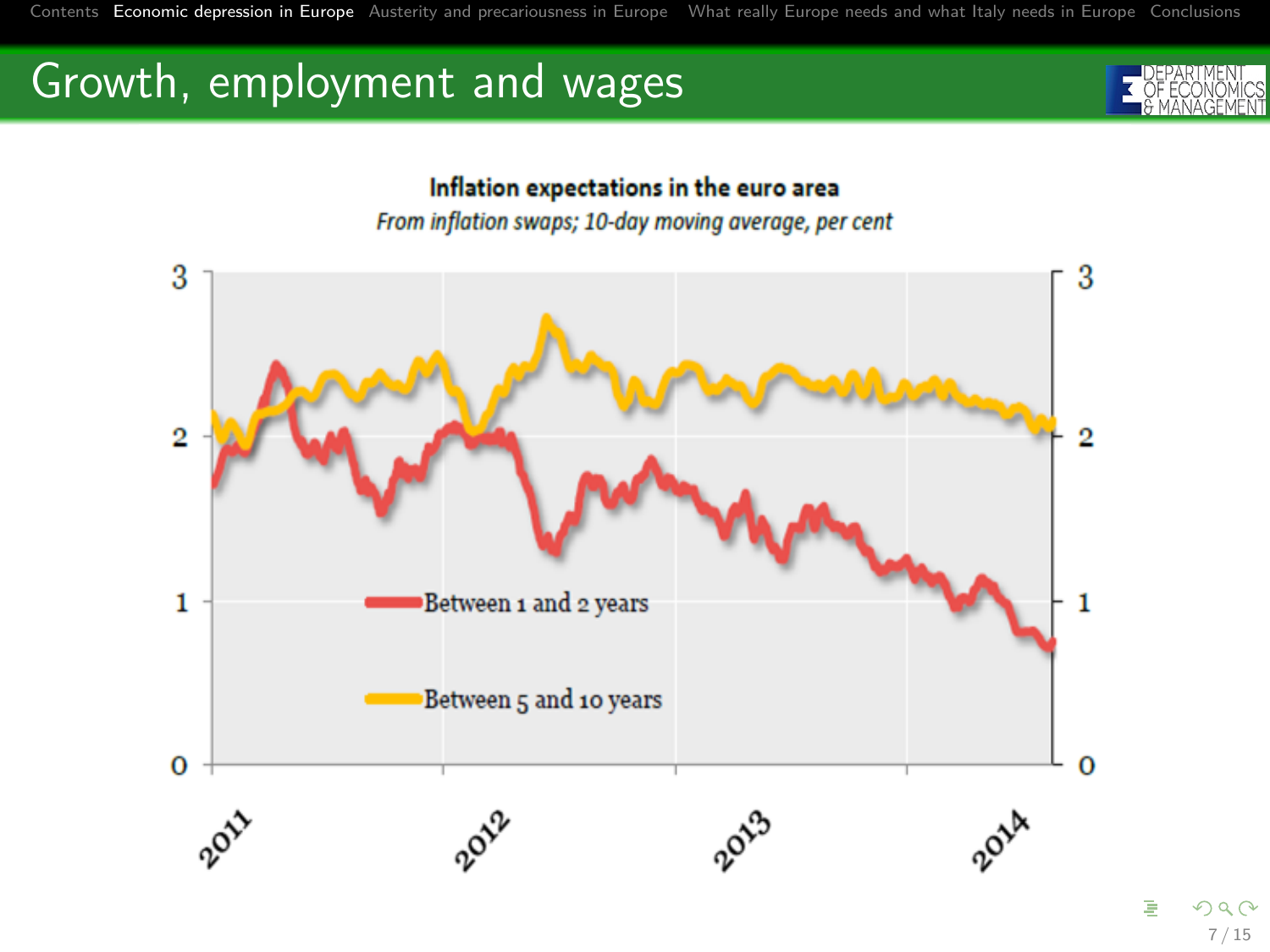

The **real wages have not kept pace with the weak productivity growth**, resulting in a further decrease in the share of labor income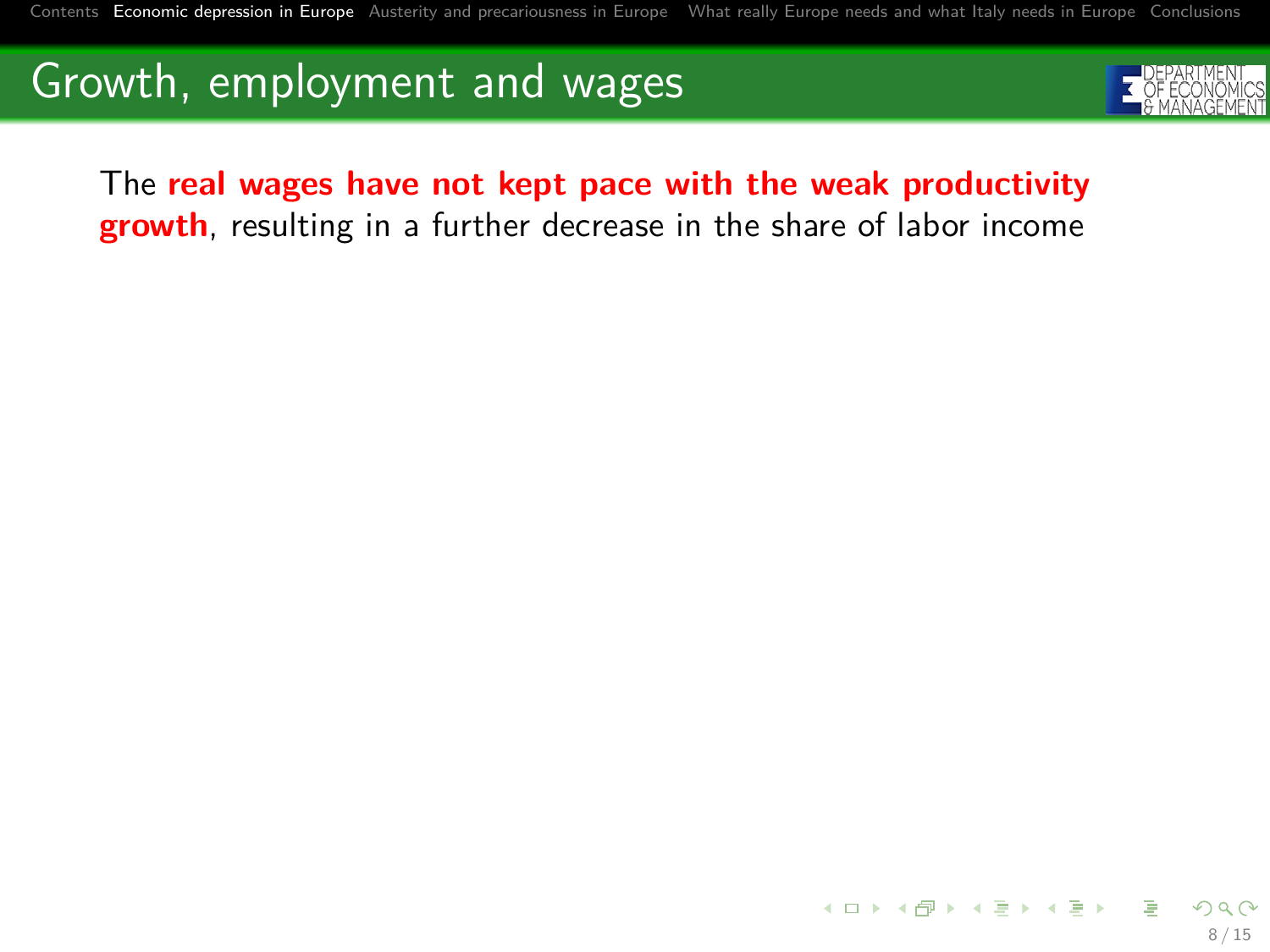<span id="page-12-0"></span>

The **real wages have not kept pace with the weak productivity growth**, resulting in a further decrease in the share of labor income

Also the **nominal wages were not able to keep pace with labour productivity as well** (strong wage deflation in several Eurozone countires)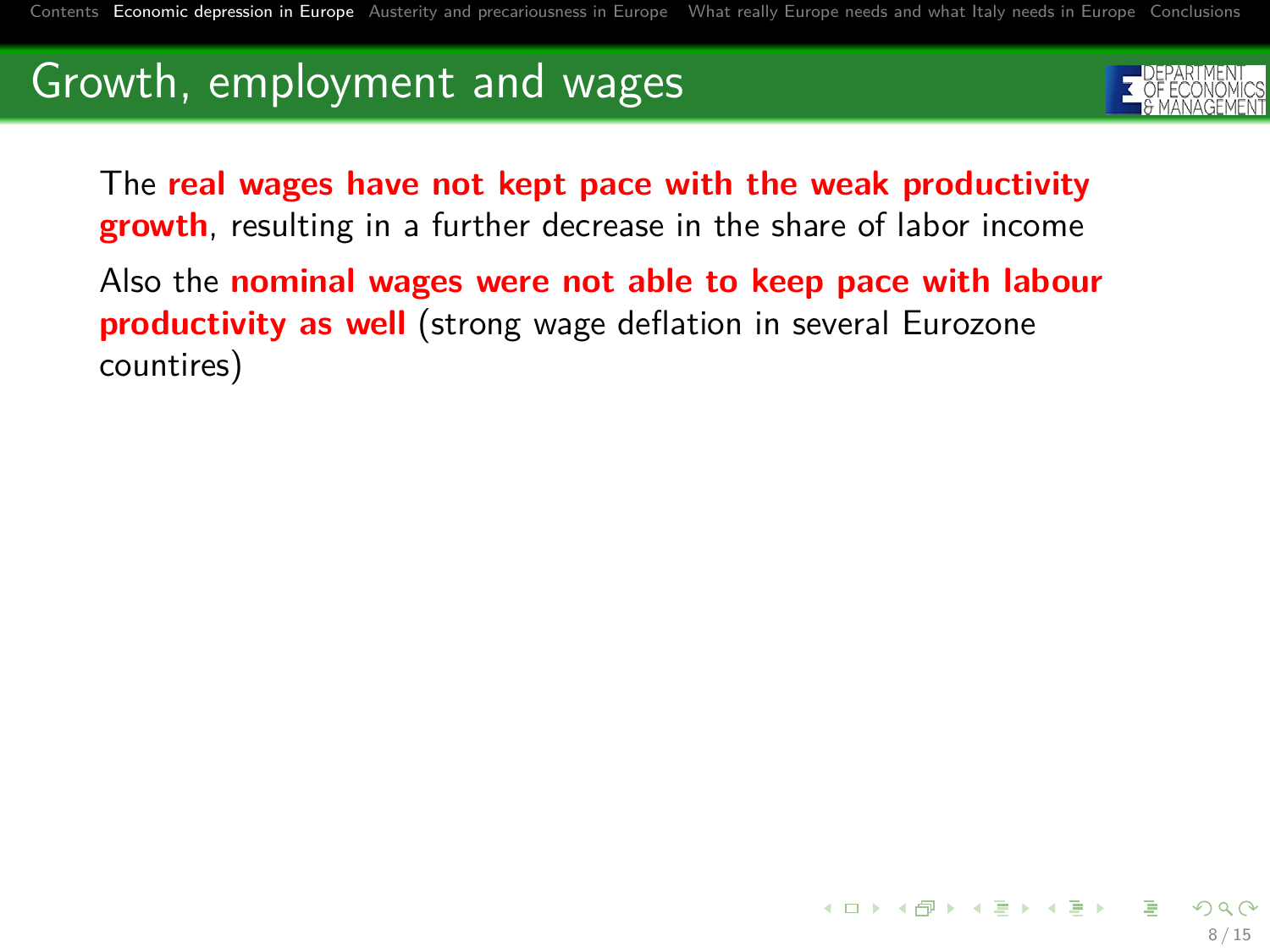The **real wages have not kept pace with the weak productivity growth**, resulting in a further decrease in the share of labor income

Also the **nominal wages were not able to keep pace with labour productivity as well** (strong wage deflation in several Eurozone countires)

Figure 1: Real wage and productivity (Oecd, Sept. Interim Forecasts 2014)

**Real wages and labour productivity** Annualised percentage change, Q2 2009 - Q1 2014



Figure 2: Real wage and productivity gap in G20 countries (Oecd, Ilo, World Bank, 2014)



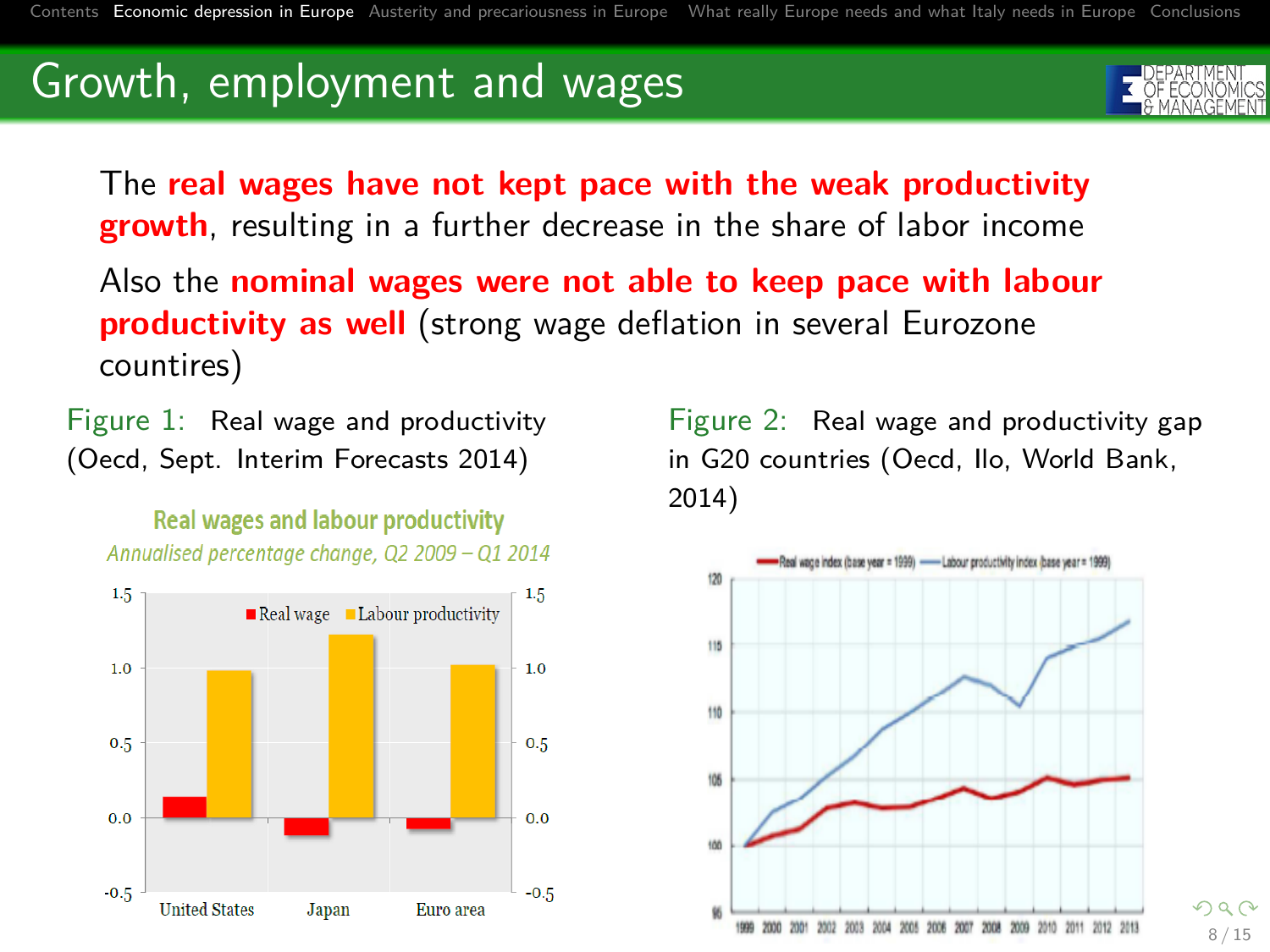Changes in labour income share in peripheral and Eastern EU countries before and during the crisis

Figure 3: Annual change in labour income share: peripheral countries



Figure 4: Annual change in labour income share: eastern countries



イロト イ部 トイミト イミト

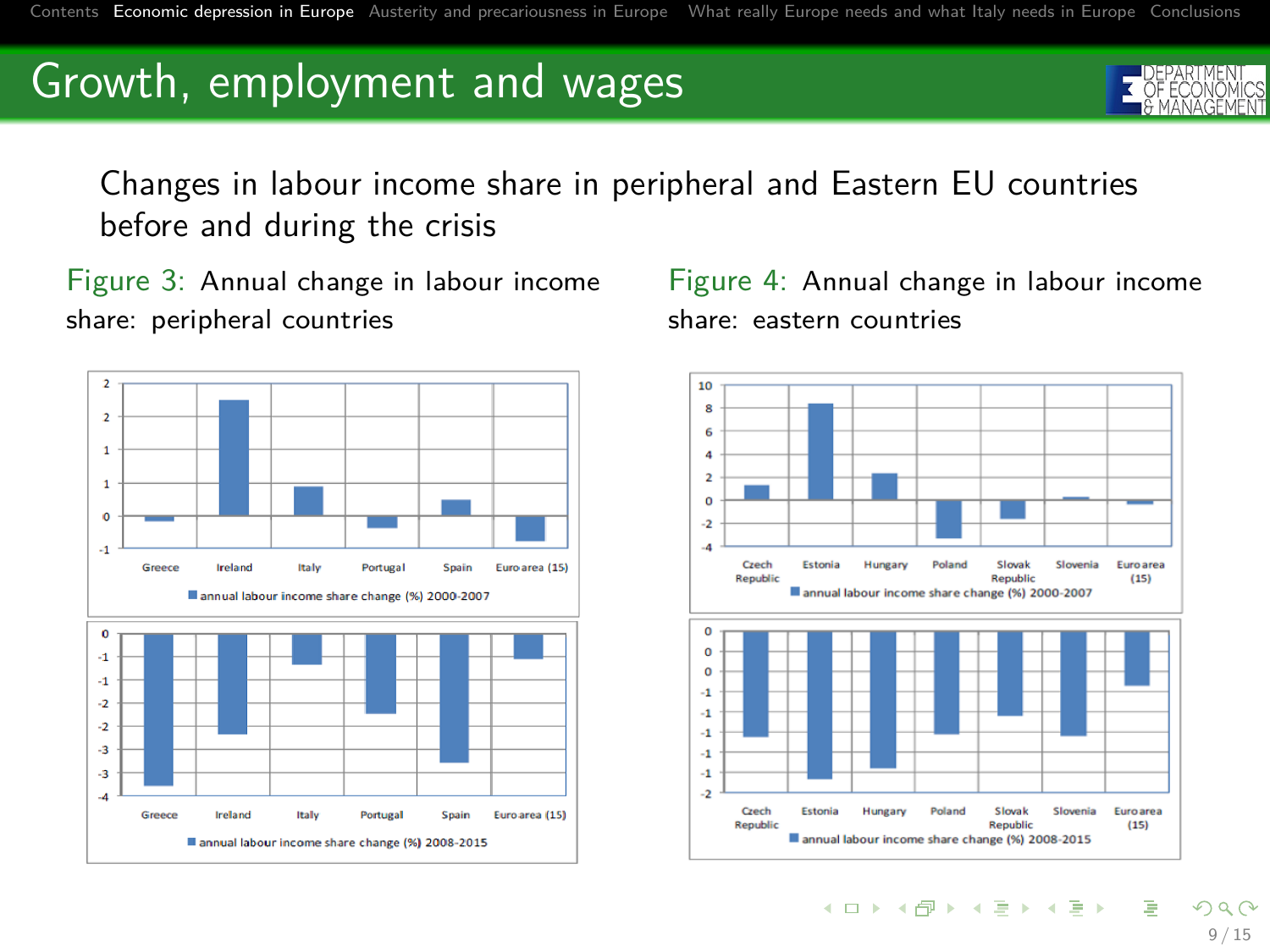### Errare humanum est, perseverare autem diabolicum



Although the European Union has called for fiscal consolidation since 2009, it was after the Greek crisis in 2011 that the mantra of expansionary austerity started to circulate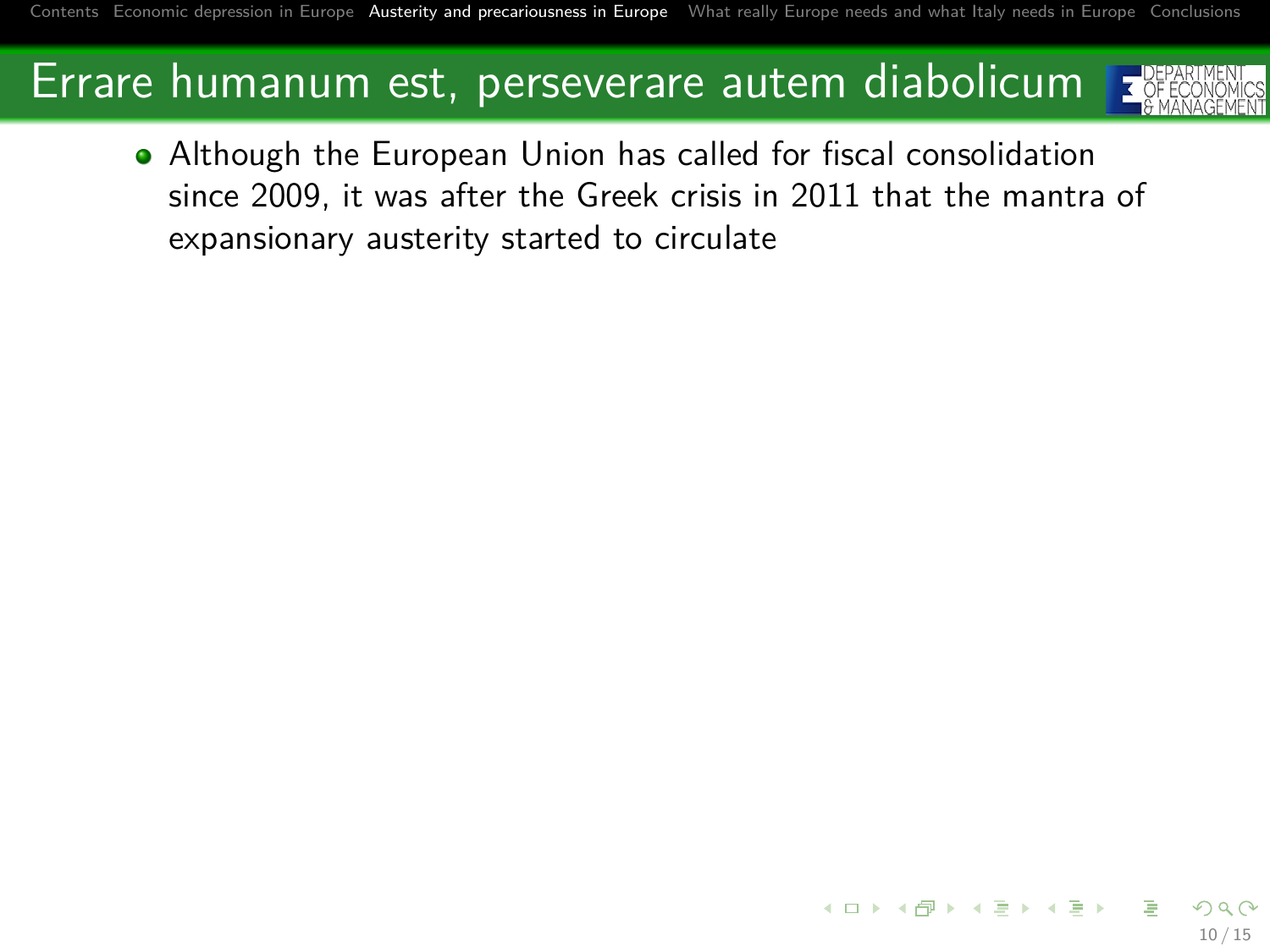### Errare humanum est, perseverare autem diabolicum



10 / 15

- Although the European Union has called for fiscal consolidation since 2009, it was after the Greek crisis in 2011 that the mantra of expansionary austerity started to circulate
- The Treaty on Stability, Coordination and Governance, whose fiscal part is referred to as the Fiscal Compact, was signed at the beginning of 2012 and came into effect on January 1st 2013.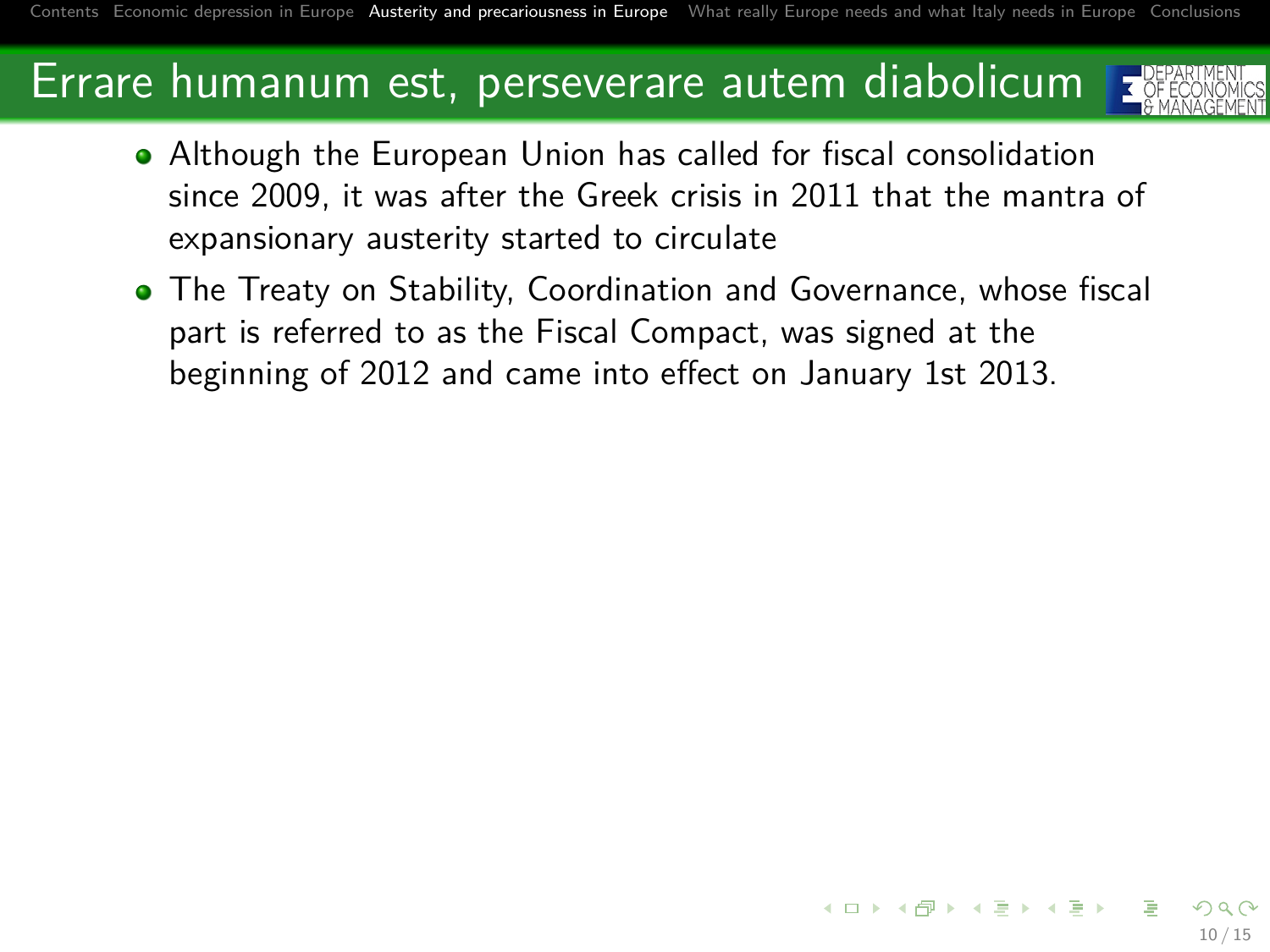### Errare humanum est, perseverare autem diabolicum



- Although the European Union has called for fiscal consolidation since 2009, it was after the Greek crisis in 2011 that the mantra of expansionary austerity started to circulate
- The Treaty on Stability, Coordination and Governance, whose fiscal part is referred to as the Fiscal Compact, was signed at the beginning of 2012 and came into effect on January 1st 2013.

#### Aberrant economic cycle generate by the Fiscal Compact

The aberrant cycle generated by maintaining fiscal consolidation measures through expenditure cuts in a recession goes as follows: a decline in the growth rate of GDP increases the government budget deficit, which in turn puts pressure on the government to avoid an increase in the deficit (to comply to the Fiscal Compact), which in turn results in even further stricter fiscal policies, which in turn push down the GDP growth rate and then the cycle starts again. The result is a permanently recessive/stagnating economy, as is apparent in several Eurozone economies: Italy is one example.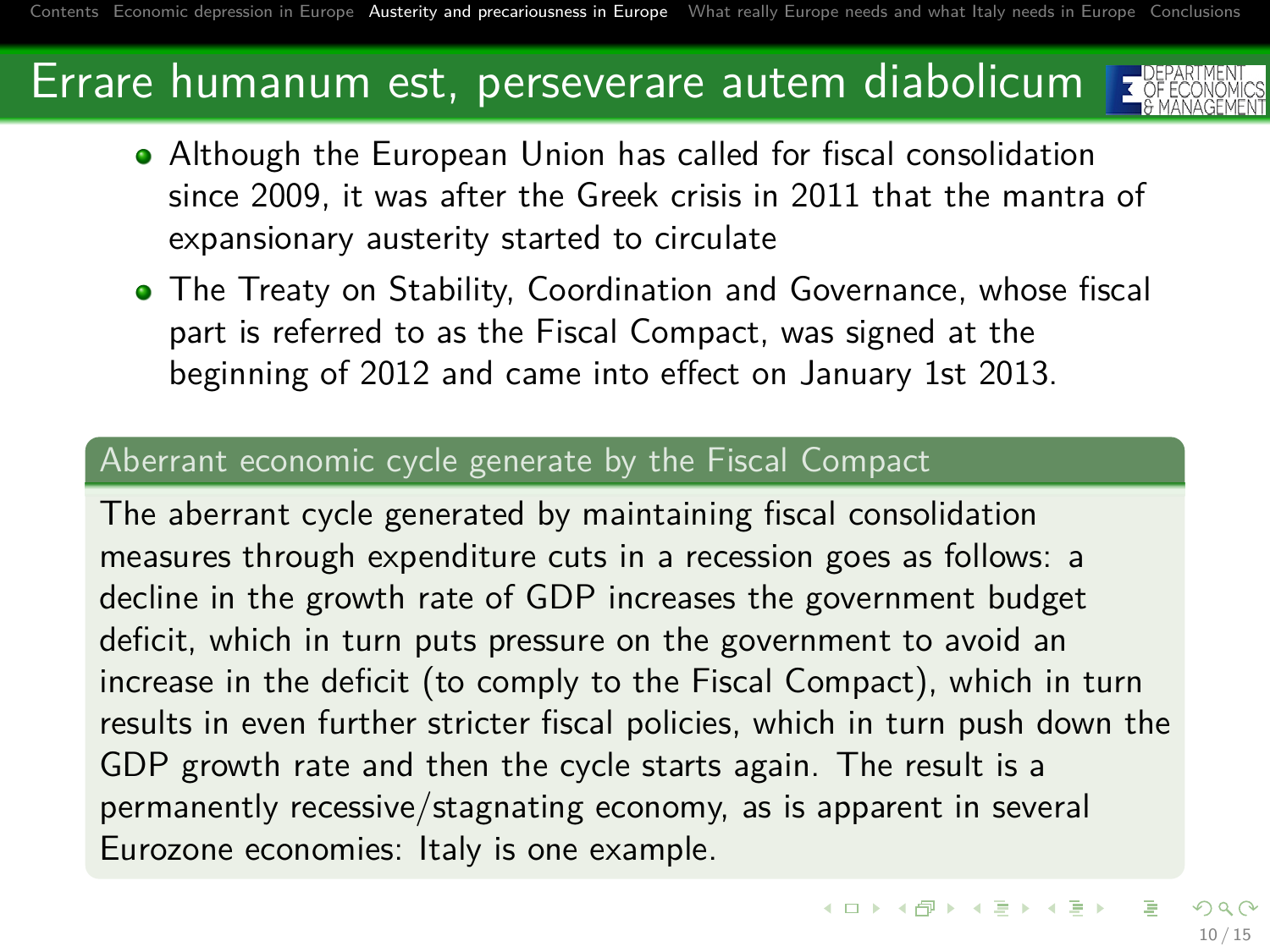

The Italian Prime Minister has pledged to enact reforms that tackle Italy's growth and productivity crisis. But his **'flexible' labour reforms**, which will allow employers to fire workers on the payroll for three years without justification, **will do nothing to reverse the backwardness of Italy's economy**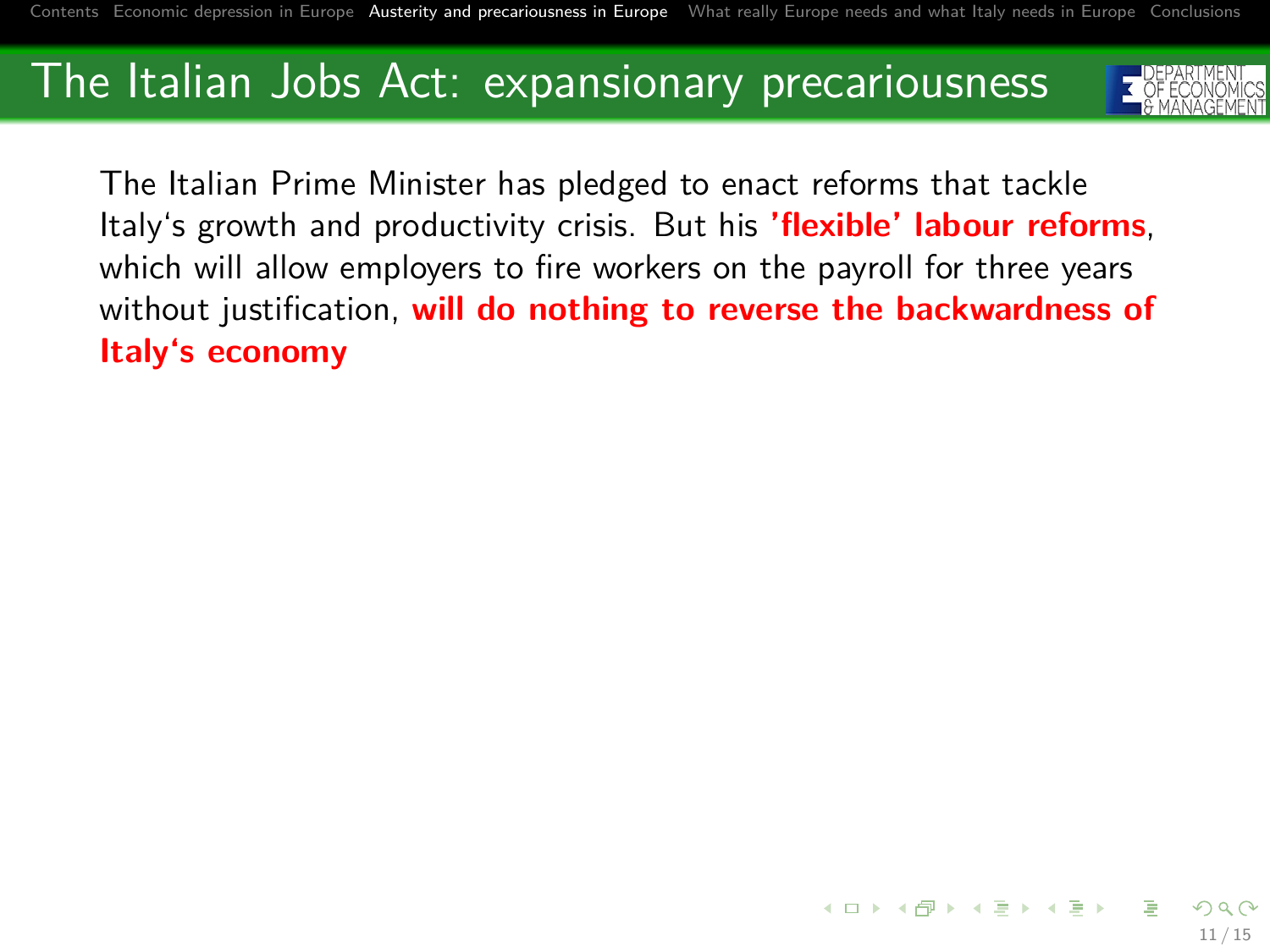

The Italian Prime Minister has pledged to enact reforms that tackle Italy's growth and productivity crisis. But his **'flexible' labour reforms**, which will allow employers to fire workers on the payroll for three years without justification, **will do nothing to reverse the backwardness of Italy's economy**

Jobs Act Pillars: declared proposals January 2014

• Reduction of the tax wedge

イロト イ部 トイミト イミト 11 / 15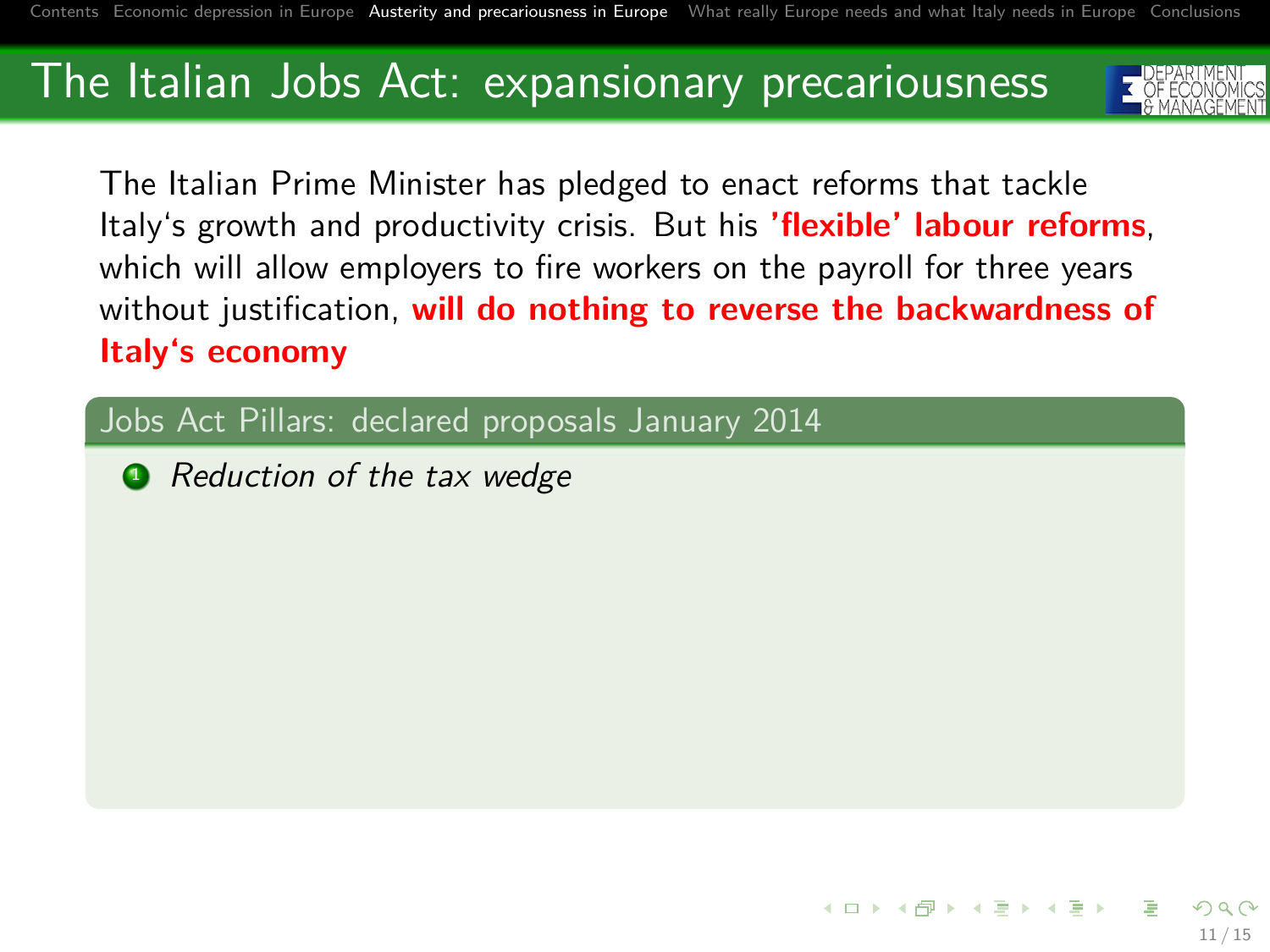

The Italian Prime Minister has pledged to enact reforms that tackle Italy's growth and productivity crisis. But his **'flexible' labour reforms**, which will allow employers to fire workers on the payroll for three years without justification, **will do nothing to reverse the backwardness of Italy's economy**

#### Jobs Act Pillars: declared proposals January 2014

- Reduction of the tax wedge
- **2** Industrial policy to sustain Italy's manufacturing and the Made in Italy system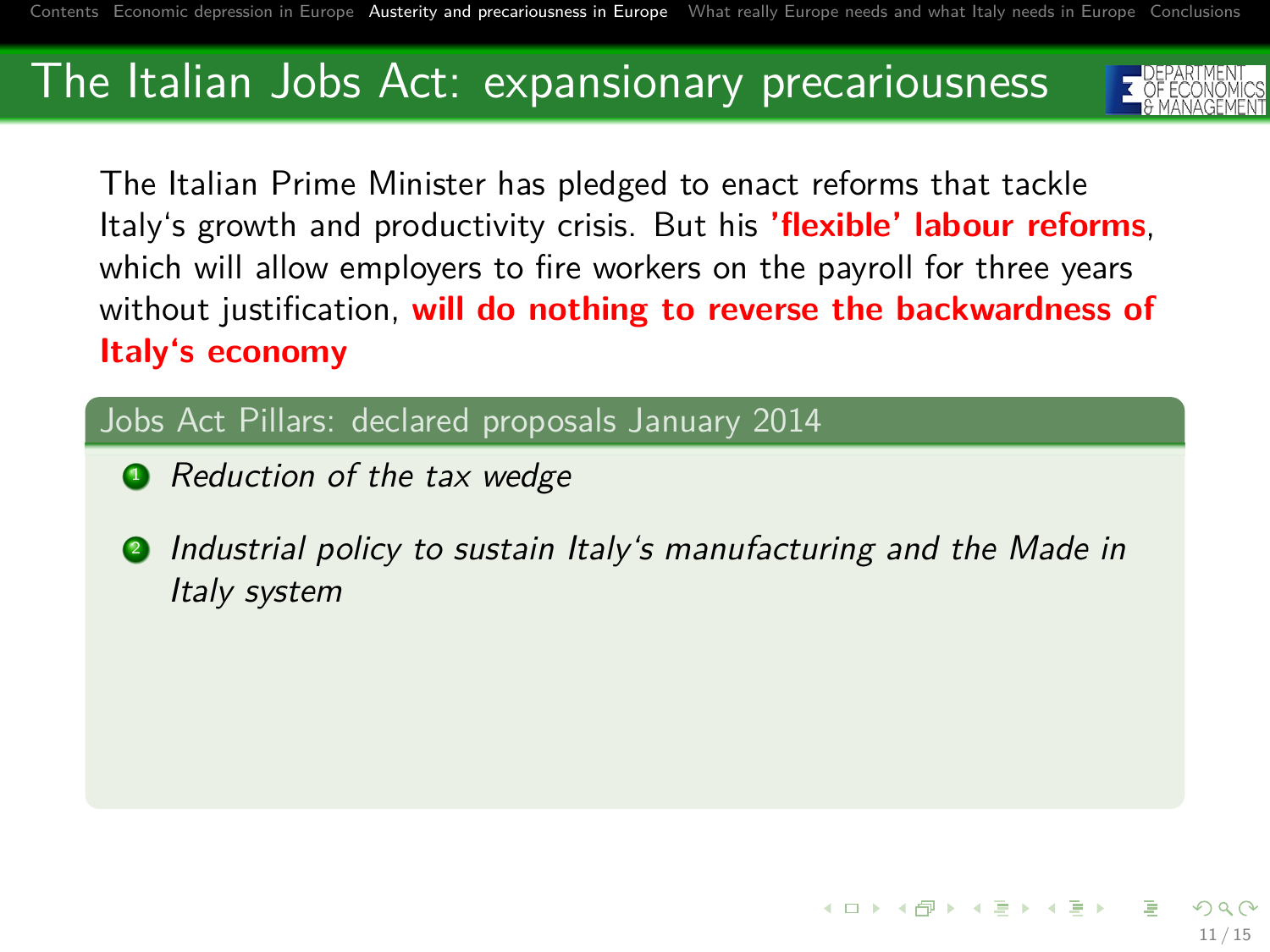

The Italian Prime Minister has pledged to enact reforms that tackle Italy's growth and productivity crisis. But his **'flexible' labour reforms**, which will allow employers to fire workers on the payroll for three years without justification, **will do nothing to reverse the backwardness of Italy's economy**

#### Jobs Act Pillars: declared proposals January 2014

- Reduction of the tax wedge
- **2** Industrial policy to sustain Italy's manufacturing and the Made in Italy system
- **3** Simplification/deregulation of labour law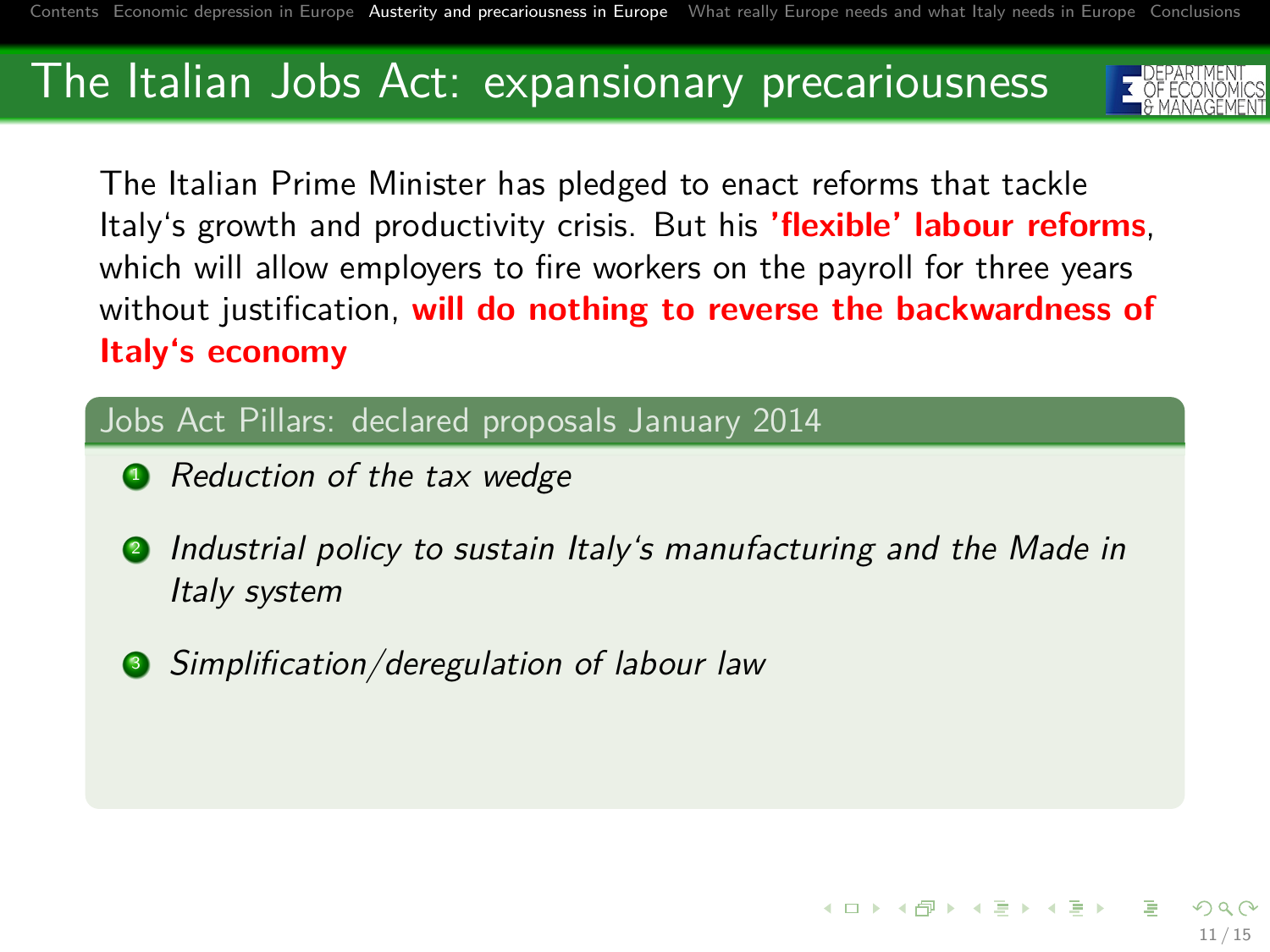

The Italian Prime Minister has pledged to enact reforms that tackle Italy's growth and productivity crisis. But his **'flexible' labour reforms**, which will allow employers to fire workers on the payroll for three years without justification, **will do nothing to reverse the backwardness of Italy's economy**

#### Jobs Act Pillars: declared proposals January 2014

- Reduction of the tax wedge
- **2** Industrial policy to sustain Italy's manufacturing and the Made in Italy system
- **3** Simplification/deregulation of labour law
- **•** Restructuring of the labour market through the introduction of the contract with progressive protection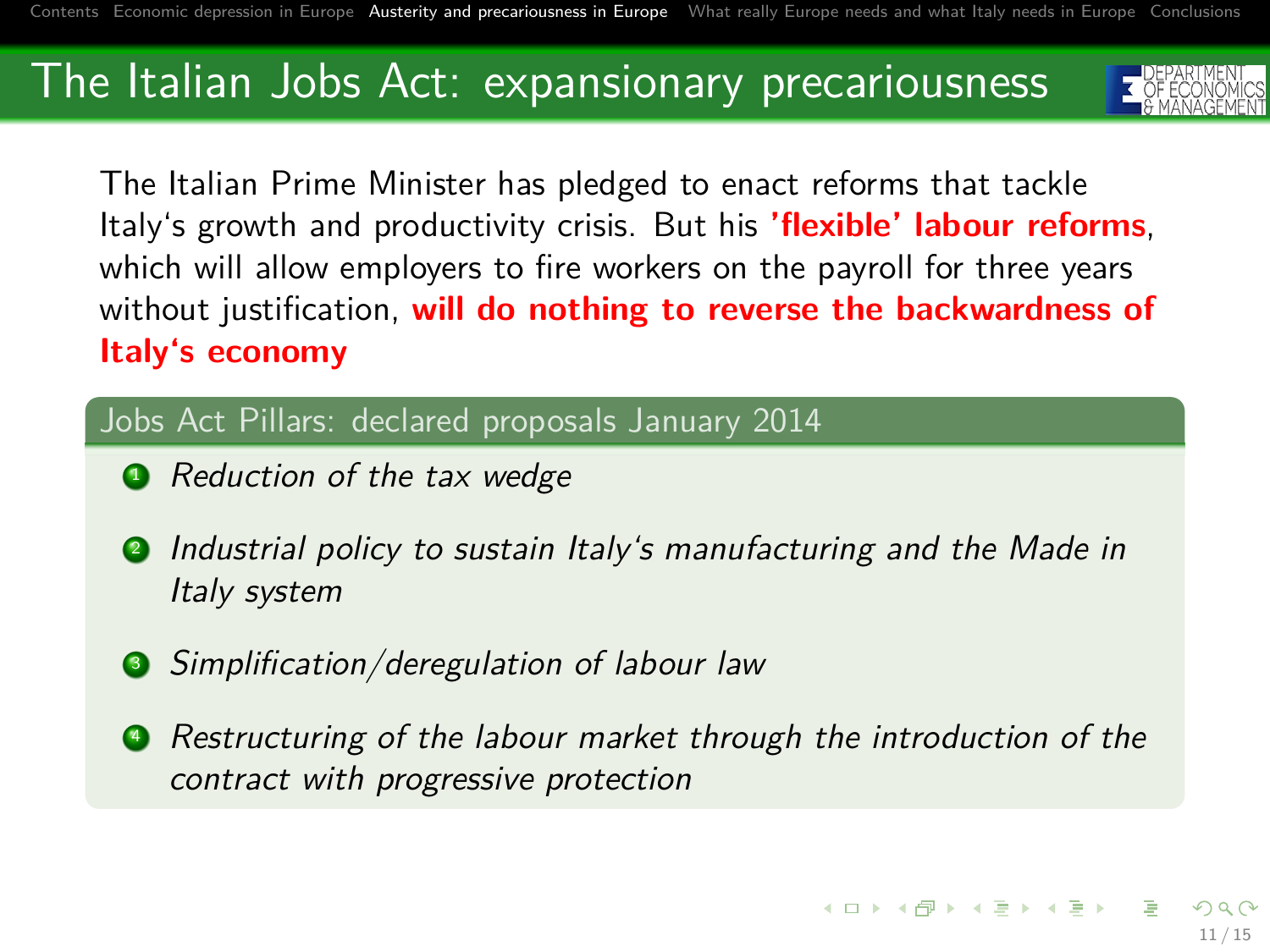

The lack of intervention on the four pillars of the Jobs Act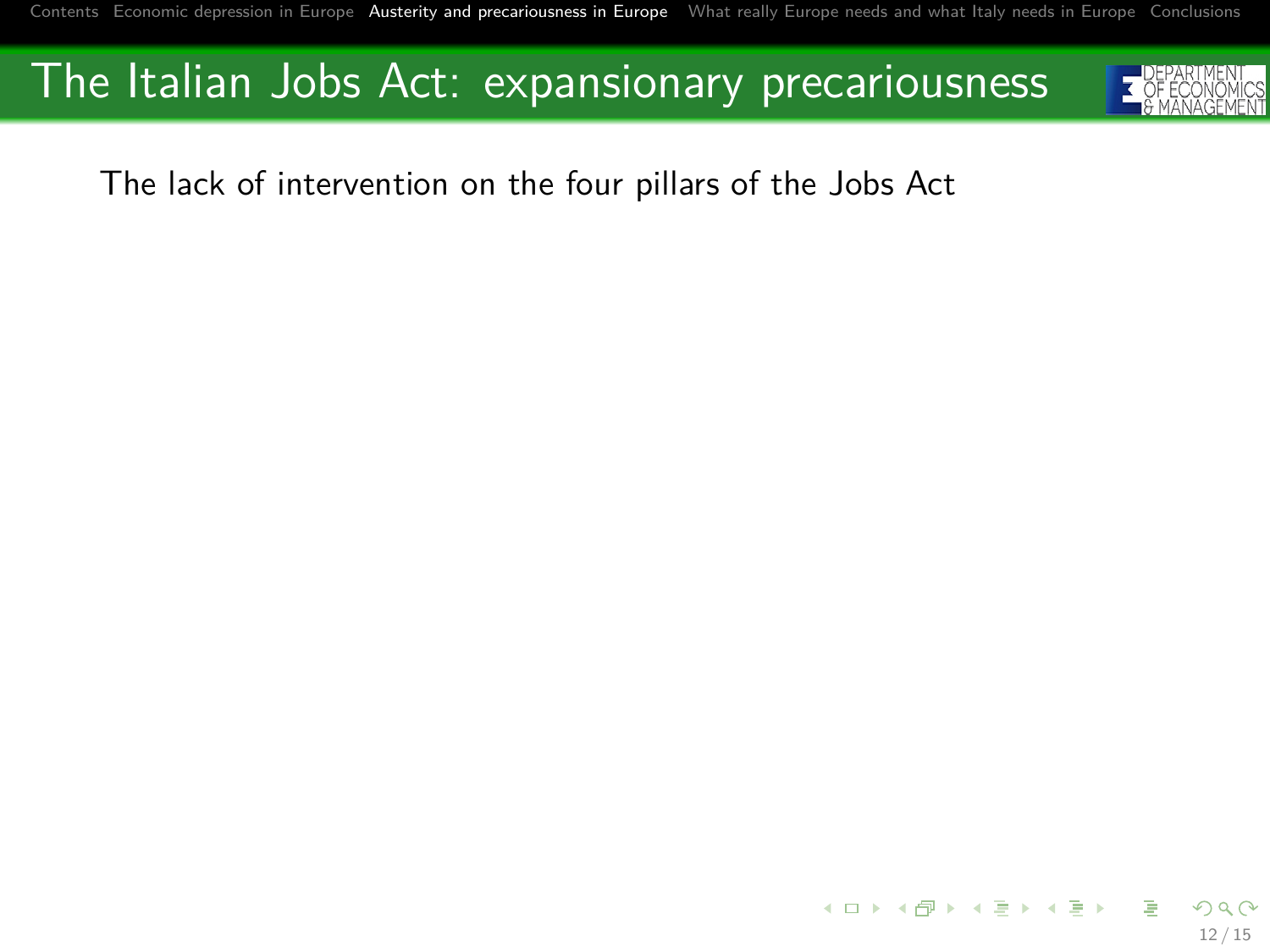

The lack of intervention on the four pillars of the Jobs Act

#### Jobs Act Pillars: actions in progress

**1** Reduction of the tax wedge:**nothing done** (only a wage bonus of 80 euro monthly only for permanent employees, not structural till now)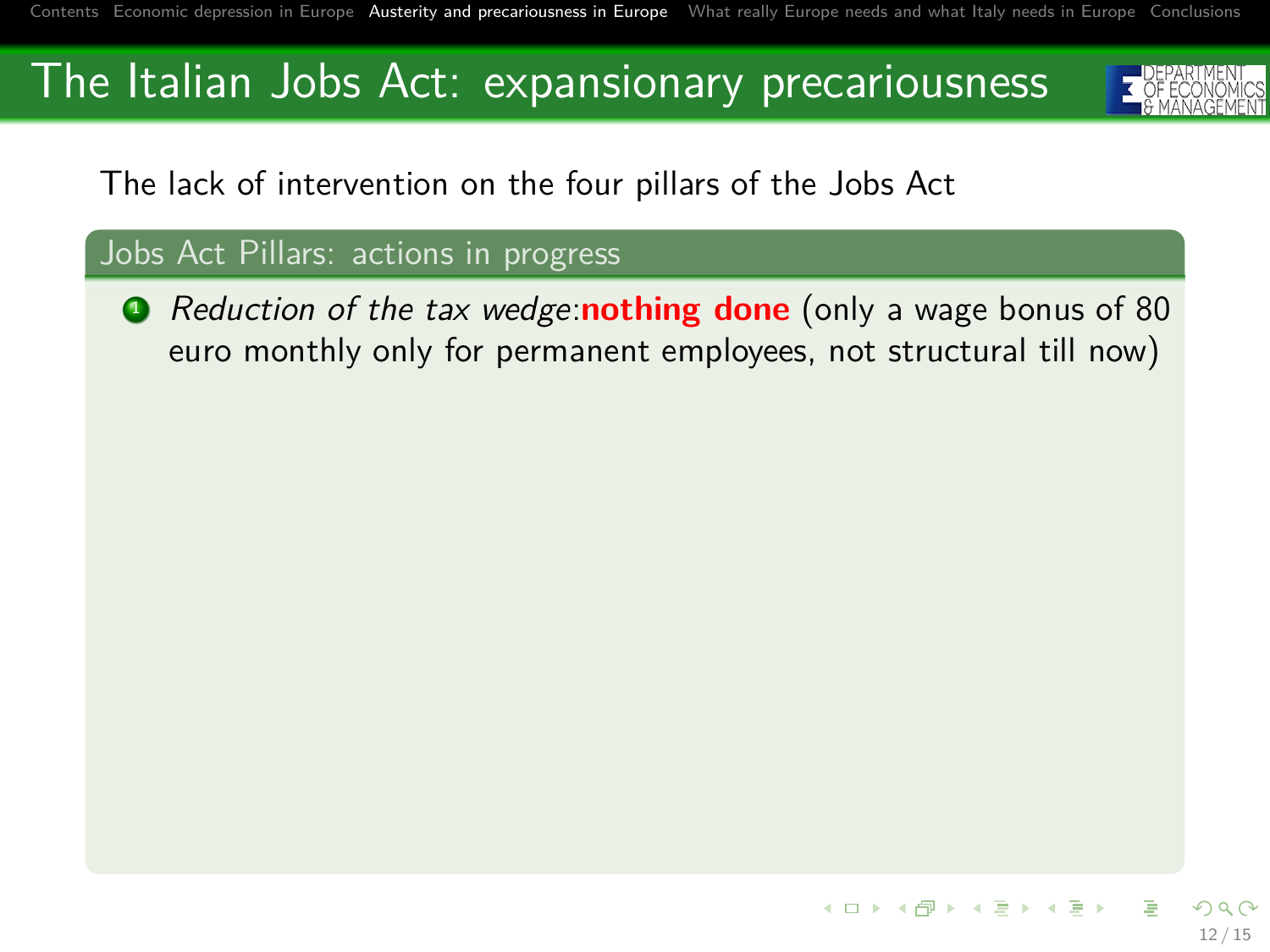<span id="page-25-0"></span>

The lack of intervention on the four pillars of the Jobs Act

#### Jobs Act Pillars: actions in progress

- **1** Reduction of the tax wedge:**nothing done** (only a wage bonus of 80 euro monthly only for permanent employees, not structural till now)
- **2** Industrial policy to sustain Italyâ $\tilde{A}$ Zs manufacturing and the Made in Italy system: **nothing done** except privatisation to find resources selling shares of public companies to the market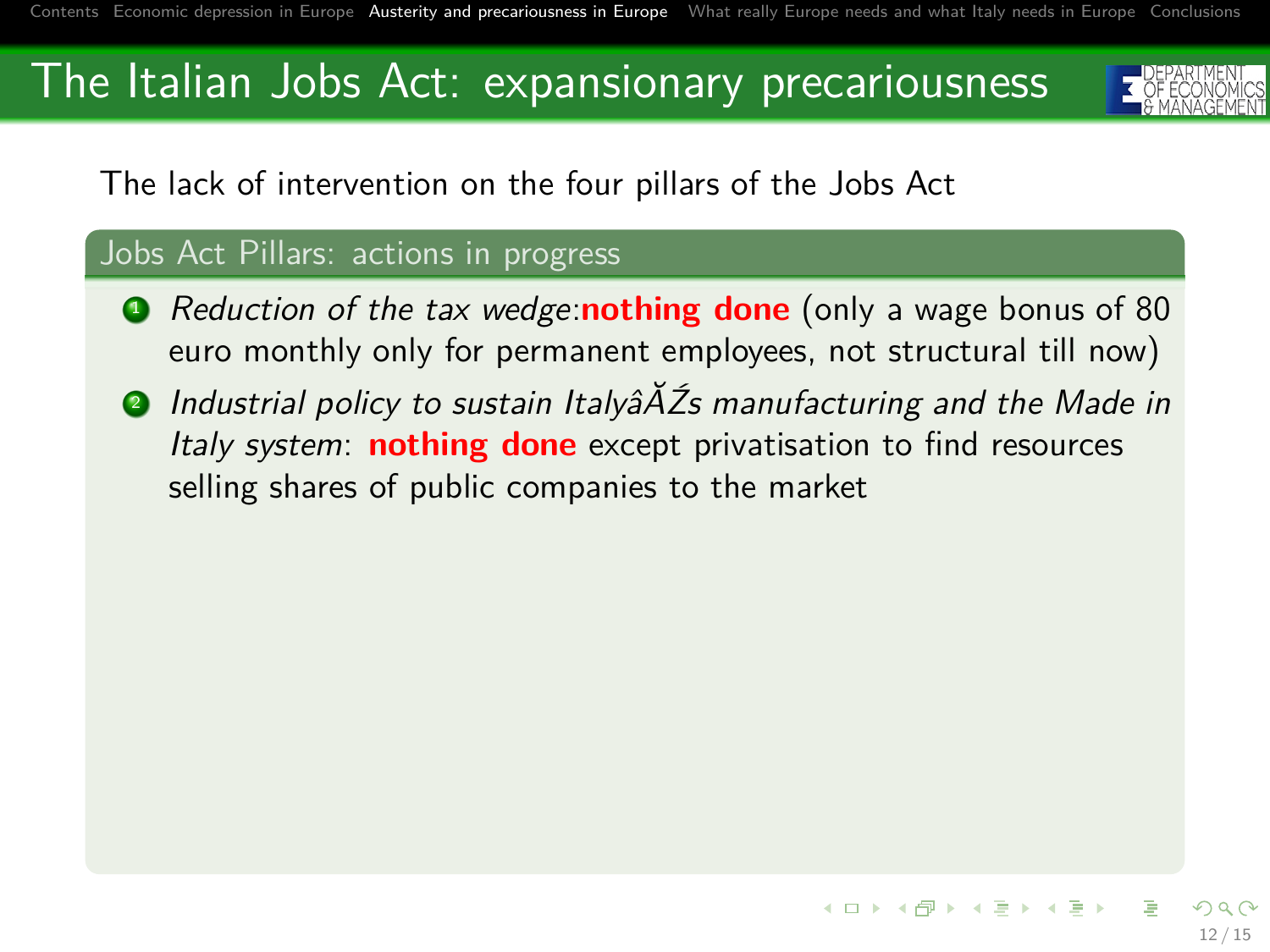

The lack of intervention on the four pillars of the Jobs Act

#### Jobs Act Pillars: actions in progress

- **1** Reduction of the tax wedge:**nothing done** (only a wage bonus of 80 euro monthly only for permanent employees, not structural till now)
- **2** Industrial policy to sustain Italyâ $\tilde{A}$ Zs manufacturing and the Made in Italy system: **nothing done** except privatisation to find resources selling shares of public companies to the market
- <sup>3</sup> Simplification/deregulation of labour law: **intervention on temporary contracts and apprenticeship**, more to liberalise than to simplify the market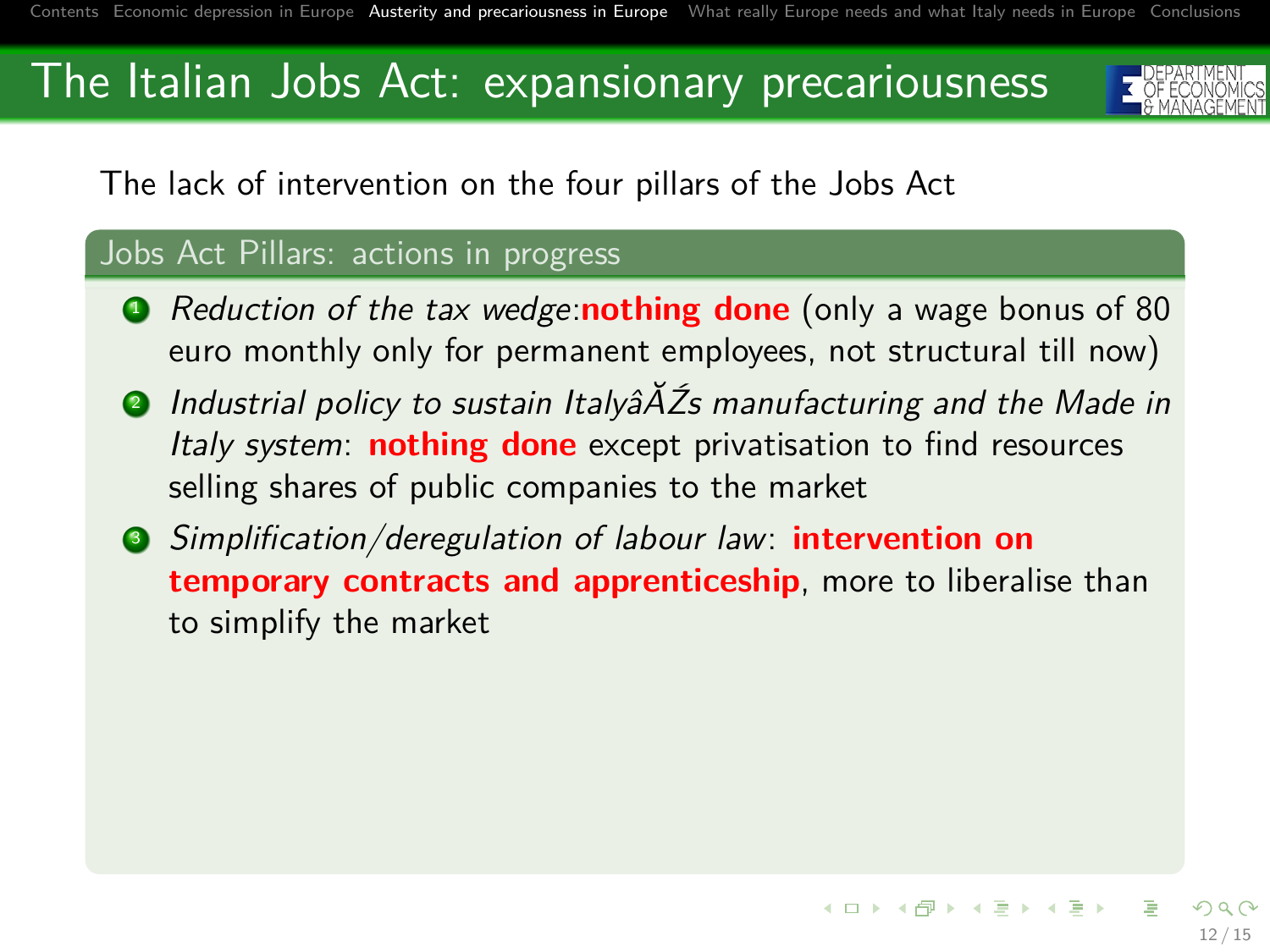

The lack of intervention on the four pillars of the Jobs Act

#### Jobs Act Pillars: actions in progress

- **1** Reduction of the tax wedge:**nothing done** (only a wage bonus of 80 euro monthly only for permanent employees, not structural till now)
- **2** Industrial policy to sustain Italyâ $\tilde{A}$ Zs manufacturing and the Made in Italy system: **nothing done** except privatisation to find resources selling shares of public companies to the market
- <sup>3</sup> Simplification/deregulation of labour law: **intervention on temporary contracts and apprenticeship**, more to liberalise than to simplify the market
- **4** Restructuring of the labour market through the introduction of the contract with progressive protection: **under discussion in the parliament, it may end up in a reduction of protection for those who have without extending them to those who have none** (Ichino reform preferred to Boeri-Garibaldi one)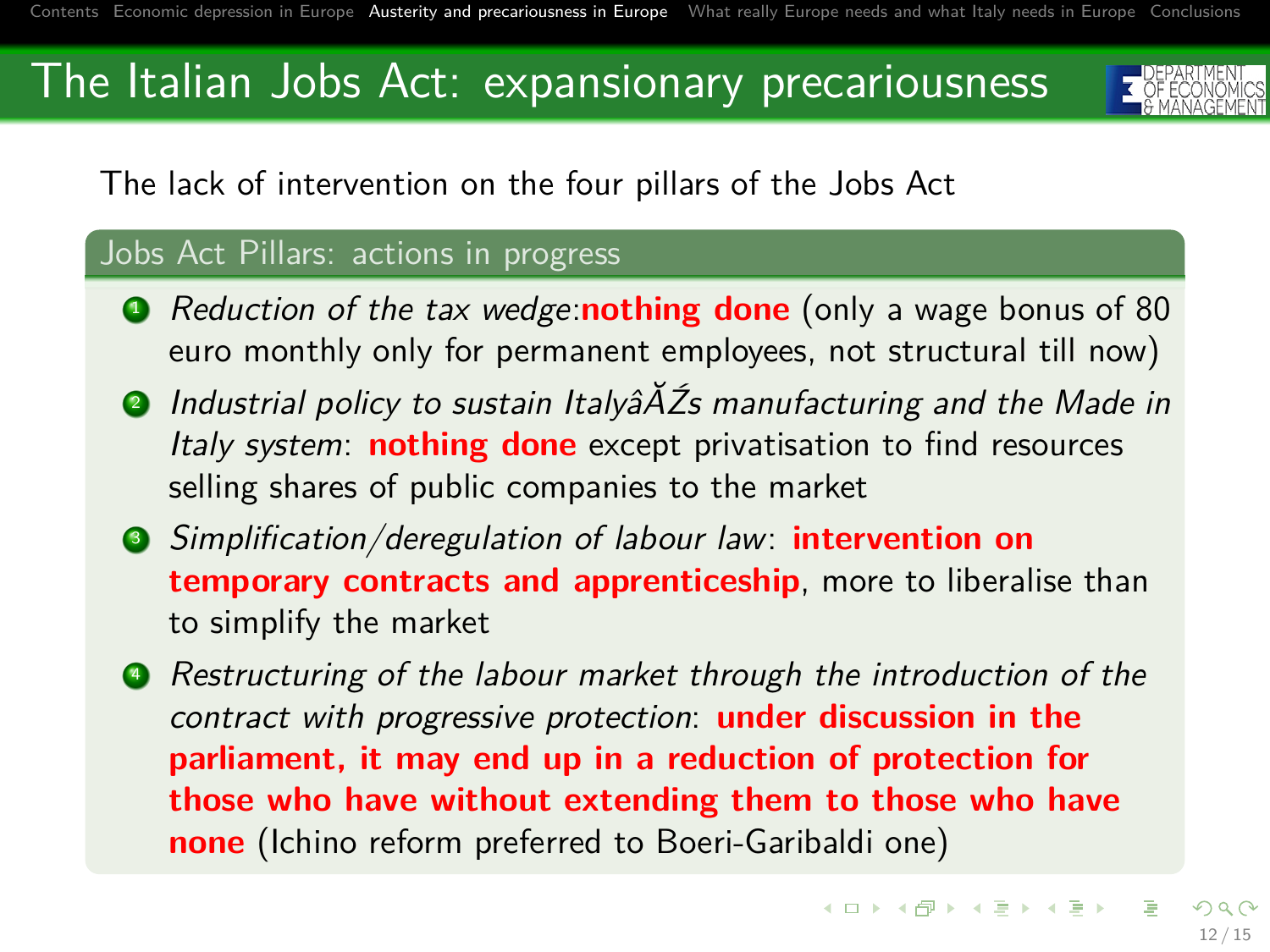# Industrial Policy



13 / 15

**Industrial policy** must be **complementary to public macro policies** aimed at sustaining the aggregate internal demand whose lack is perceived by the firms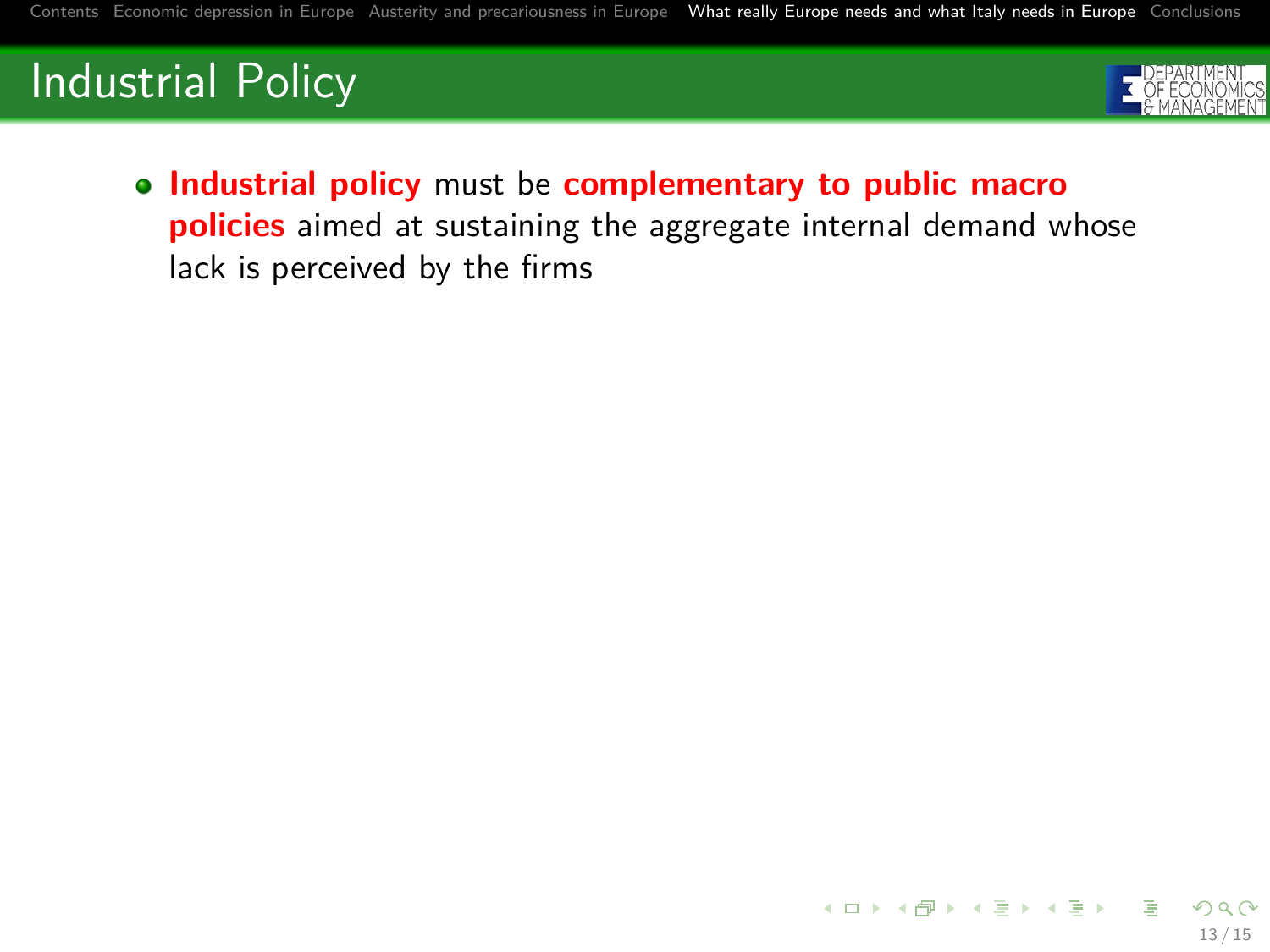# Industrial Policy



- **Industrial policy** must be **complementary to public macro policies** aimed at sustaining the aggregate internal demand whose lack is perceived by the firms
- **•** Setting up an **industrial policy** means choosing how and where to place national manufacturing in the global market in terms of technology, production and demand, and this **implies structural changes in the economic system**, not only quantitative growth in demand, but changes in its composition and direction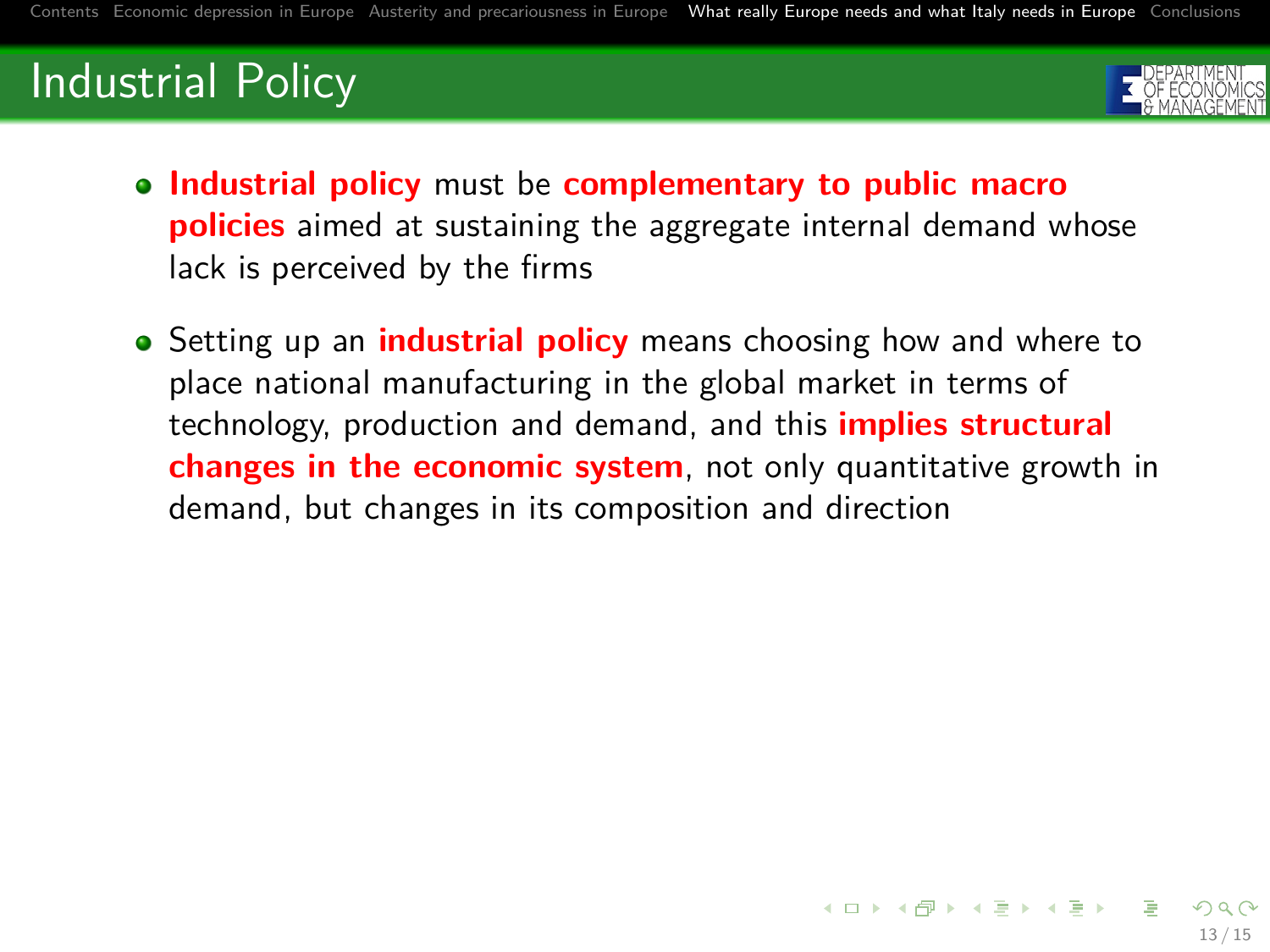# Industrial Policy



- **Industrial policy** must be **complementary to public macro policies** aimed at sustaining the aggregate internal demand whose lack is perceived by the firms
- **•** Setting up an **industrial policy** means choosing how and where to place national manufacturing in the global market in terms of technology, production and demand, and this **implies structural changes in the economic system**, not only quantitative growth in demand, but changes in its composition and direction
- **Industrial policy must identify key sectors and key research areas where the public actors should invest**, closely linked to innovation policies to spur innovation in private sectors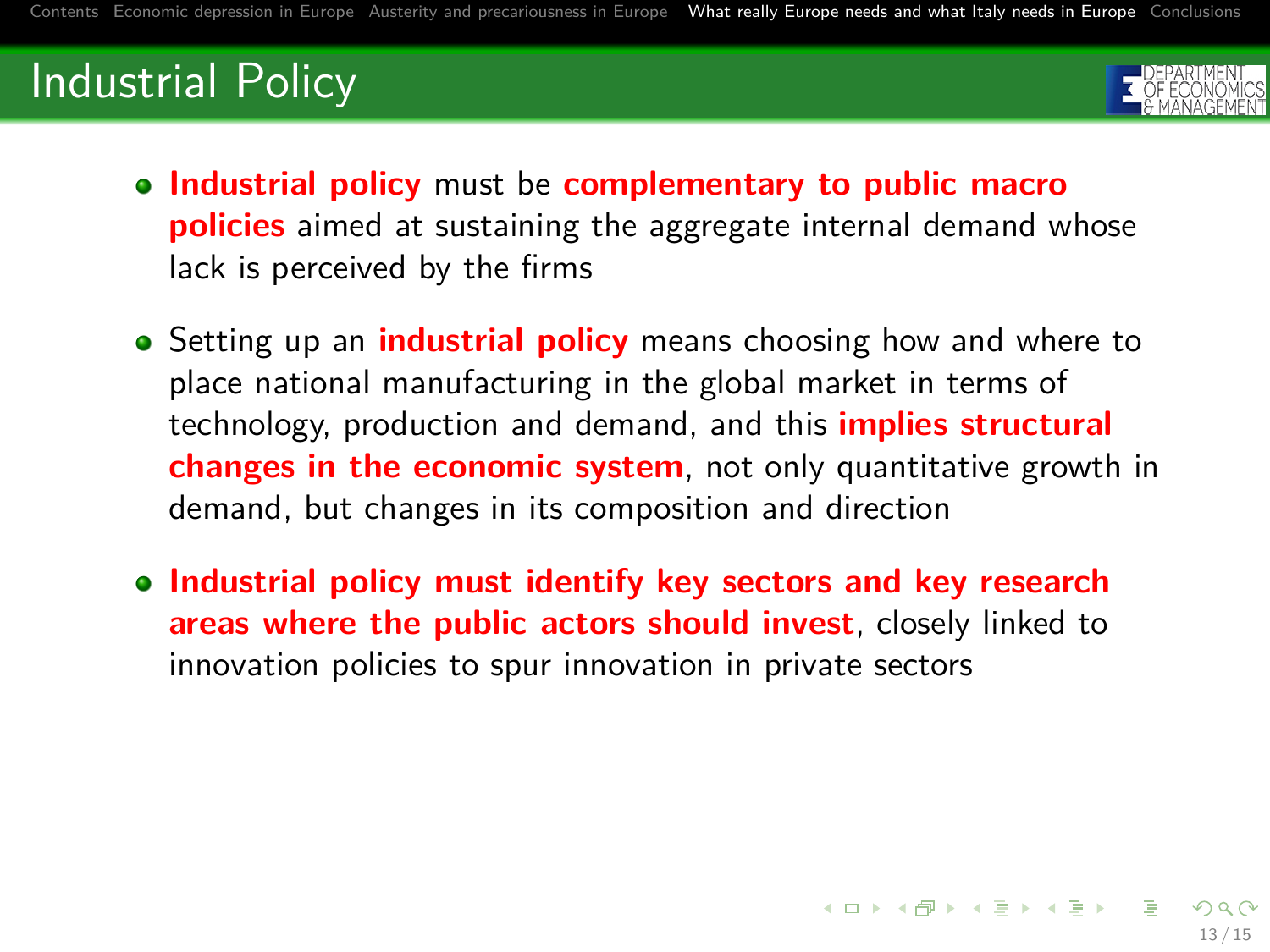# Innovation Policy



**Innovation policies** should foster both technological innovation and organisational innovation, mainly centred abour organisation changes and based also on **models of direct and indirect trade unions involvement**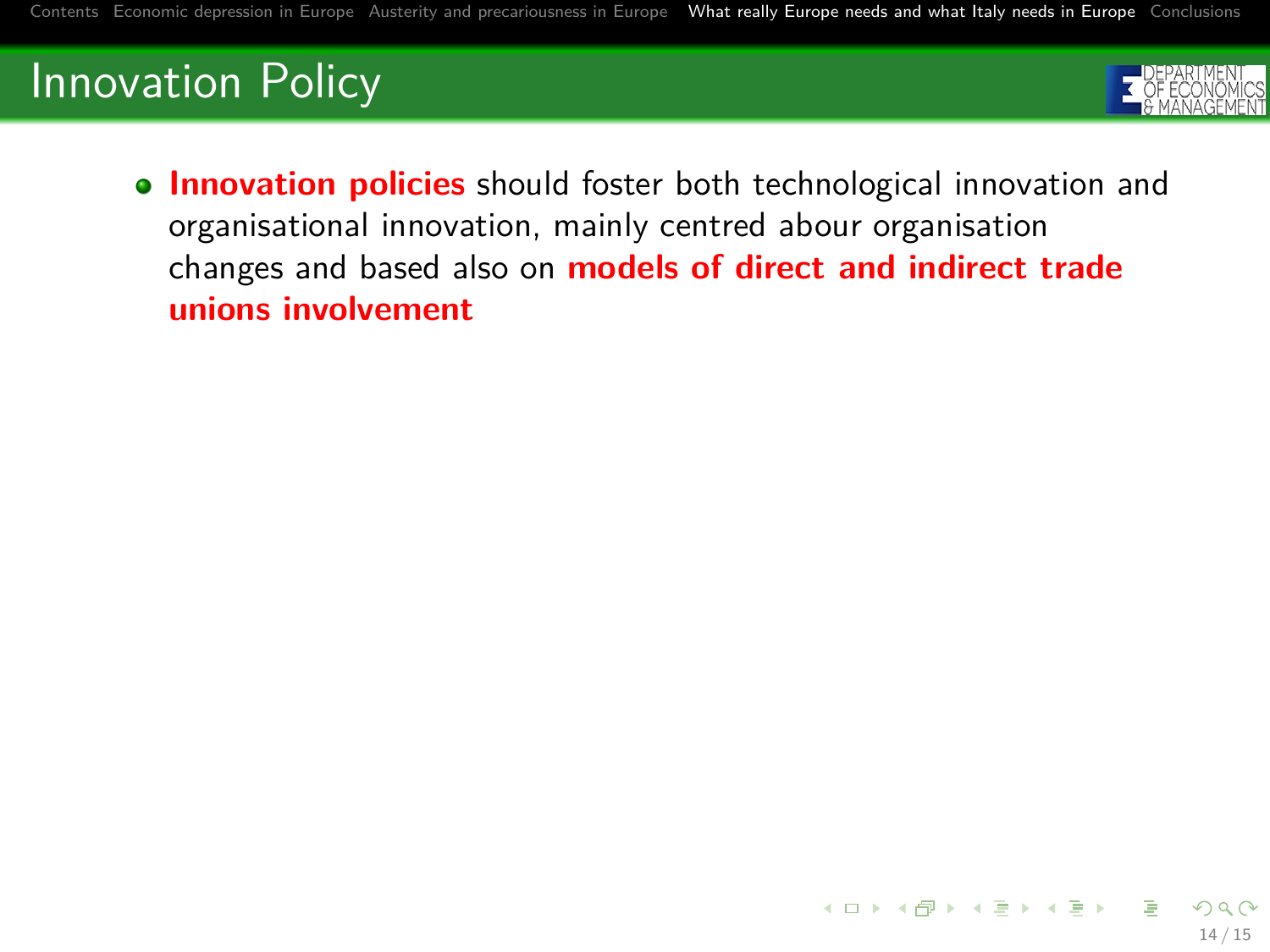# Innovation Policy



- **Innovation policies** should foster both technological innovation and organisational innovation, mainly centred abour organisation changes and based also on **models of direct and indirect trade unions involvement**
- Specific policies could be designed in order to sustain organizational innovations aimed at **increasing employee participation** in firmsâĂŹ decision-making, improving their responsibility and autonomy and reducing the hierarchical levels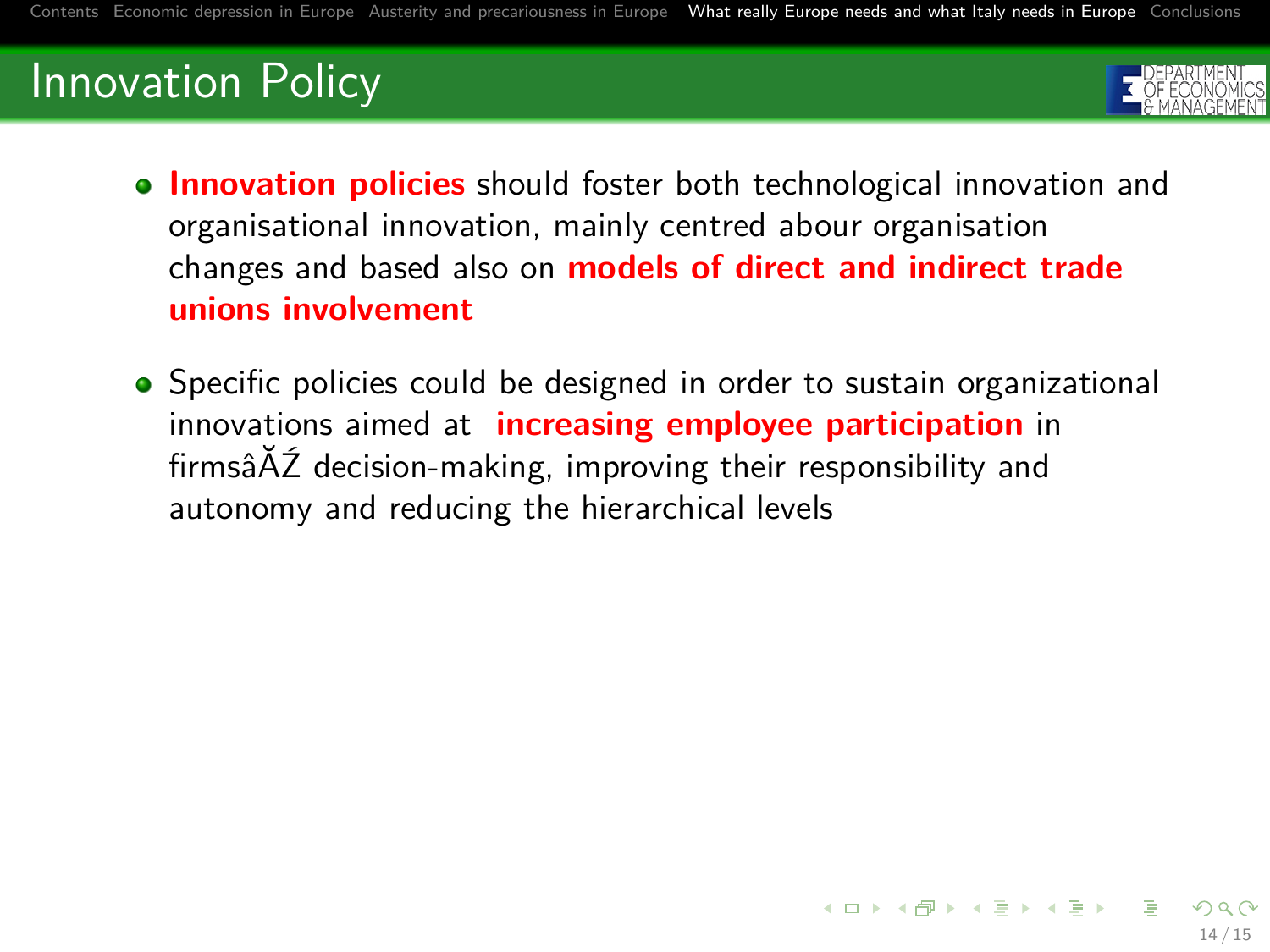# Innovation Policy



- **Innovation policies** should foster both technological innovation and organisational innovation, mainly centred abour organisation changes and based also on **models of direct and indirect trade unions involvement**
- Specific policies could be designed in order to sustain organizational innovations aimed at **increasing employee participation** in firmsâĂŹ decision-making, improving their responsibility and autonomy and reducing the hierarchical levels
- **It has long been recognized that organizational innovation has positive impacts on working climate, workers motivation and then firm economic performance**, particularly when measured as labour productivity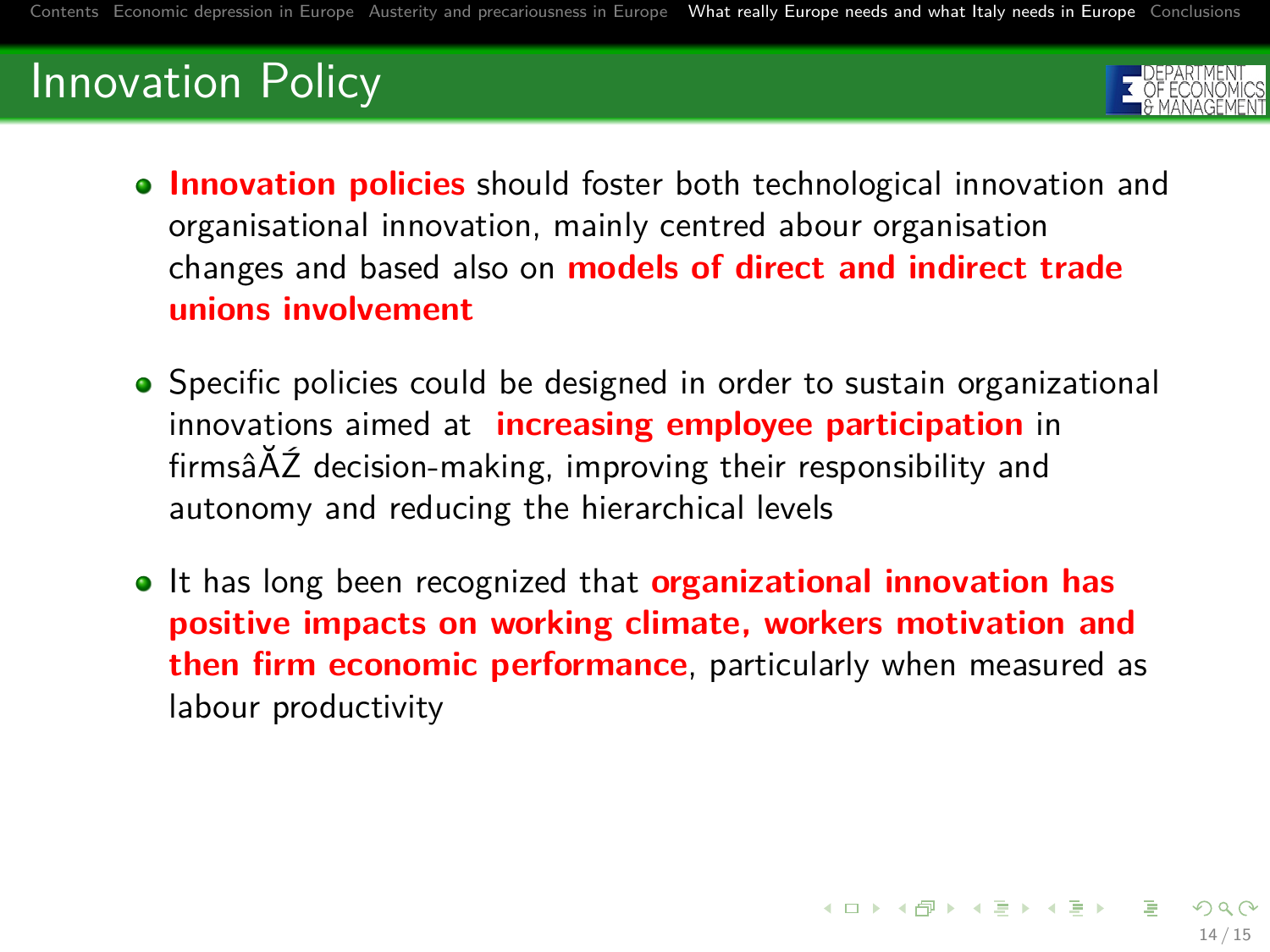



• The rationale of wage fixing should point to a new model to favour growth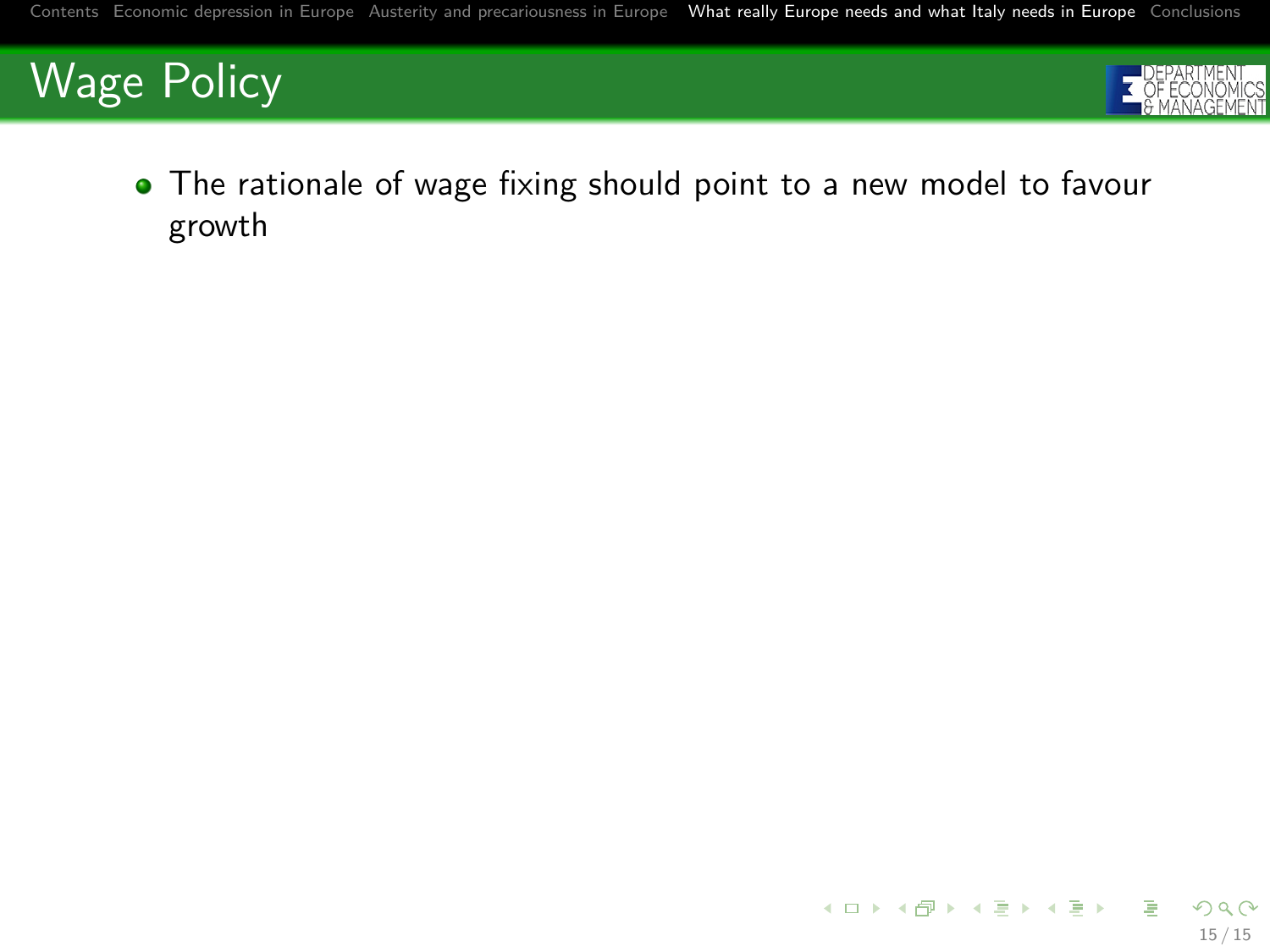

- The rationale of wage fixing should point to a new model to favour growth
- The two tires **bargaining should be reformed**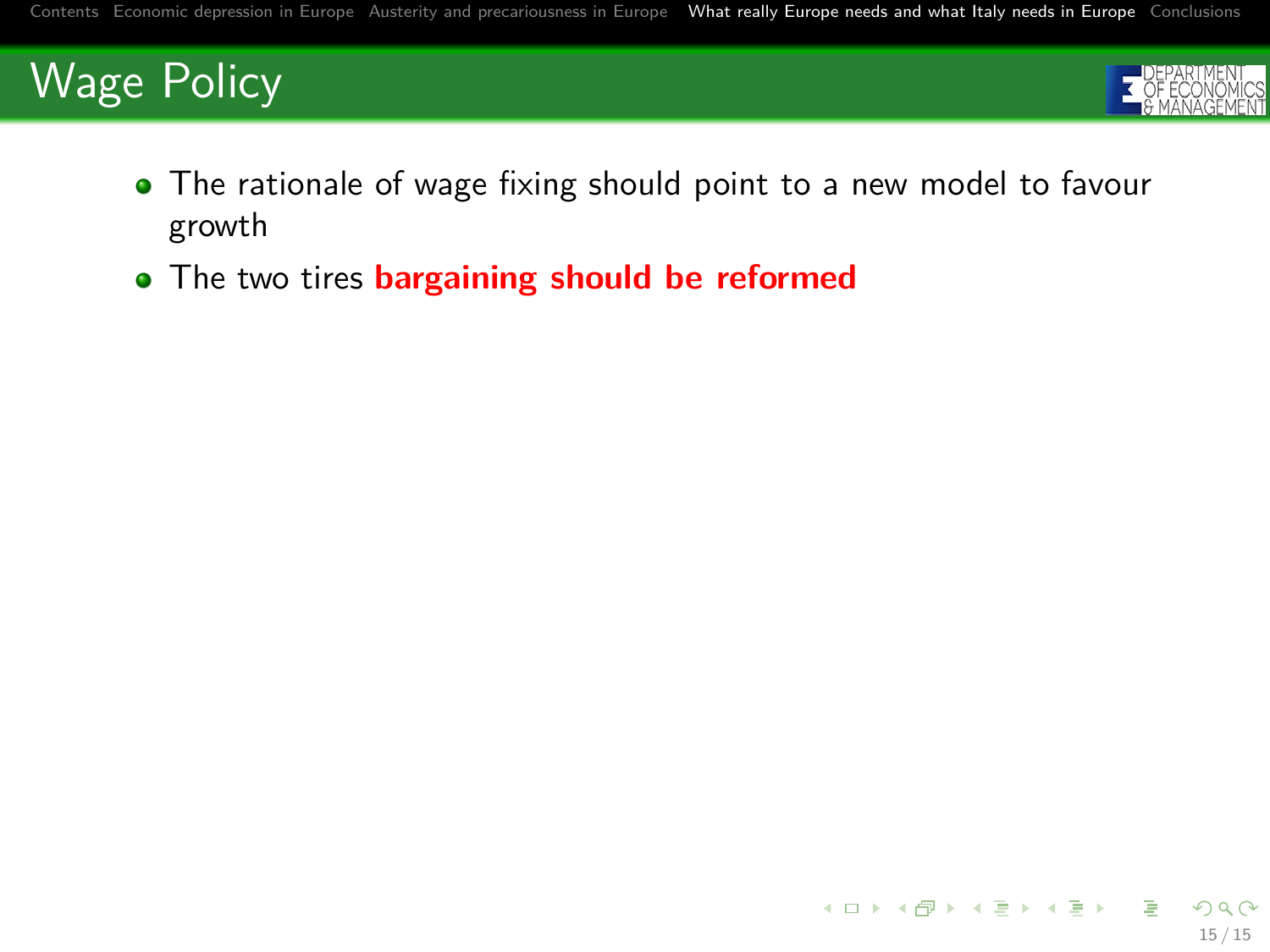

15 / 15

 $A(D) \rightarrow A(\overline{D}) \rightarrow A(\overline{D}) \rightarrow A(\overline{D}) \rightarrow \cdots \overline{D}$ 

- The rationale of wage fixing should point to a new model to favour growth
- The two tires **bargaining should be reformed**
- **National level bargaining**:
	- 1. **wage increases** should preserve purchasing power;

2. the **target of increasing productivity and competitiveness** should follow social dialogue approach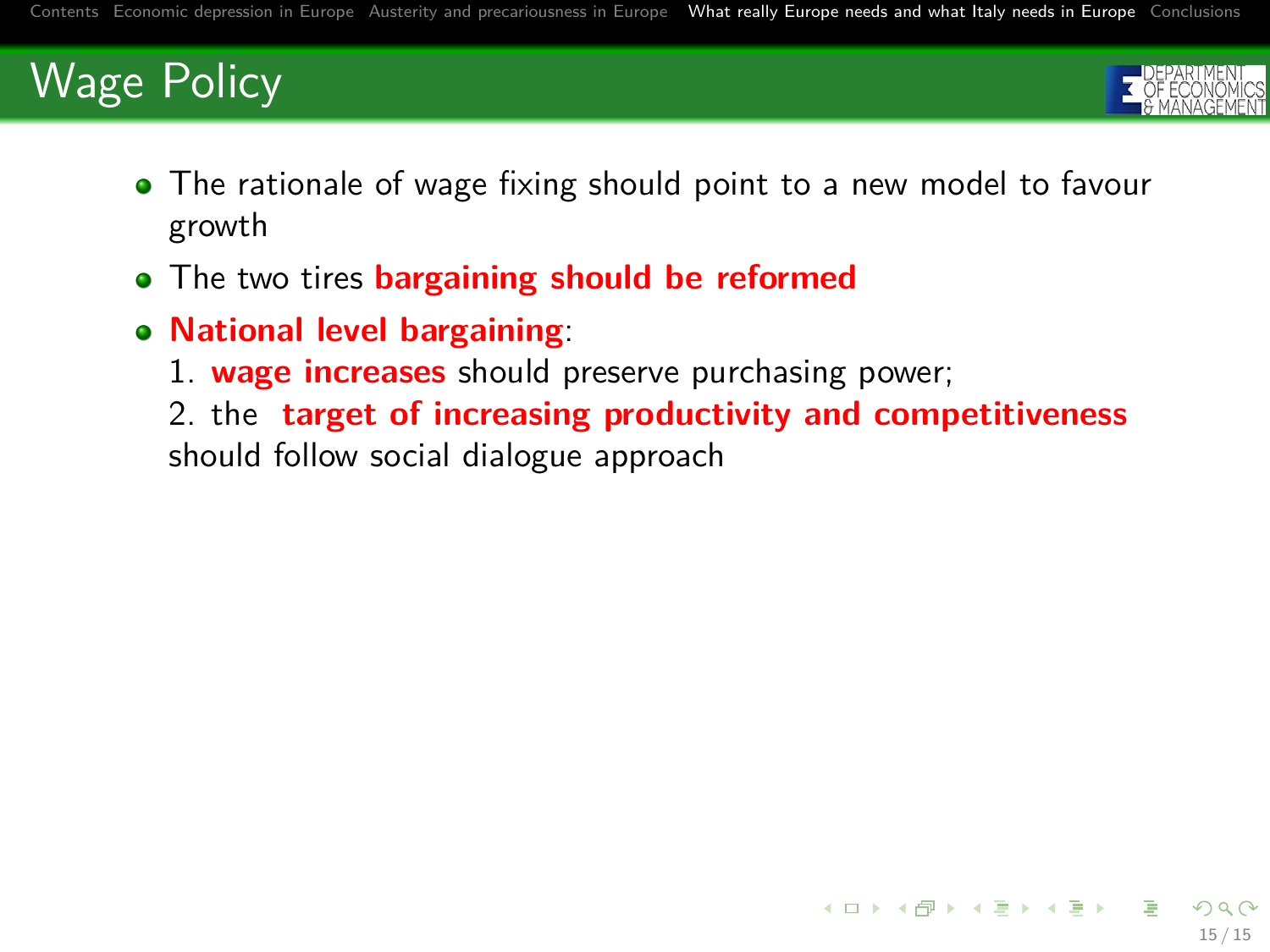

- The rationale of wage fixing should point to a new model to favour growth
- The two tires **bargaining should be reformed**
- **National level bargaining**:
	- 1. **wage increases** should preserve purchasing power;

2. the **target of increasing productivity and competitiveness** should follow social dialogue approach

The **social parties and the government** must adopt specific measures in order to reach **the targeted productivity growth and to link wages to this target**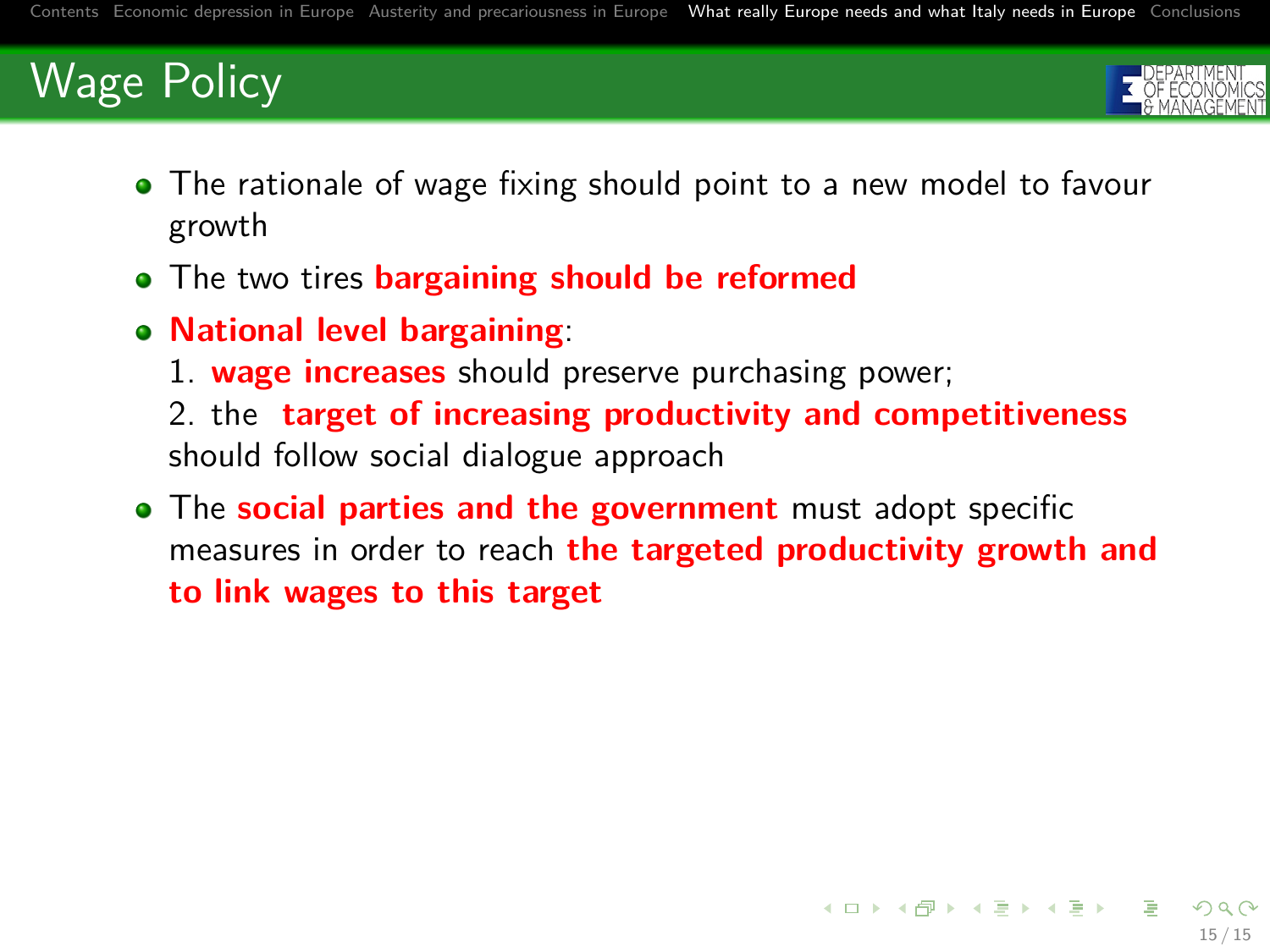

- The rationale of wage fixing should point to a new model to favour growth
- The two tires **bargaining should be reformed**
- **National level bargaining**:
	- 1. **wage increases** should preserve purchasing power;

2. the **target of increasing productivity and competitiveness** should follow social dialogue approach

- The **social parties and the government** must adopt specific measures in order to reach **the targeted productivity growth and to link wages to this target**
- **Second level bargaining** (decentralised level):
	- 1. bargaining of specific **measures to reach the productivity goals**;
	- 2. adoption of a **pay for participation model**;
	- 3. **wages** are **linked to organizational changes** organizational changes and **innovation commitment**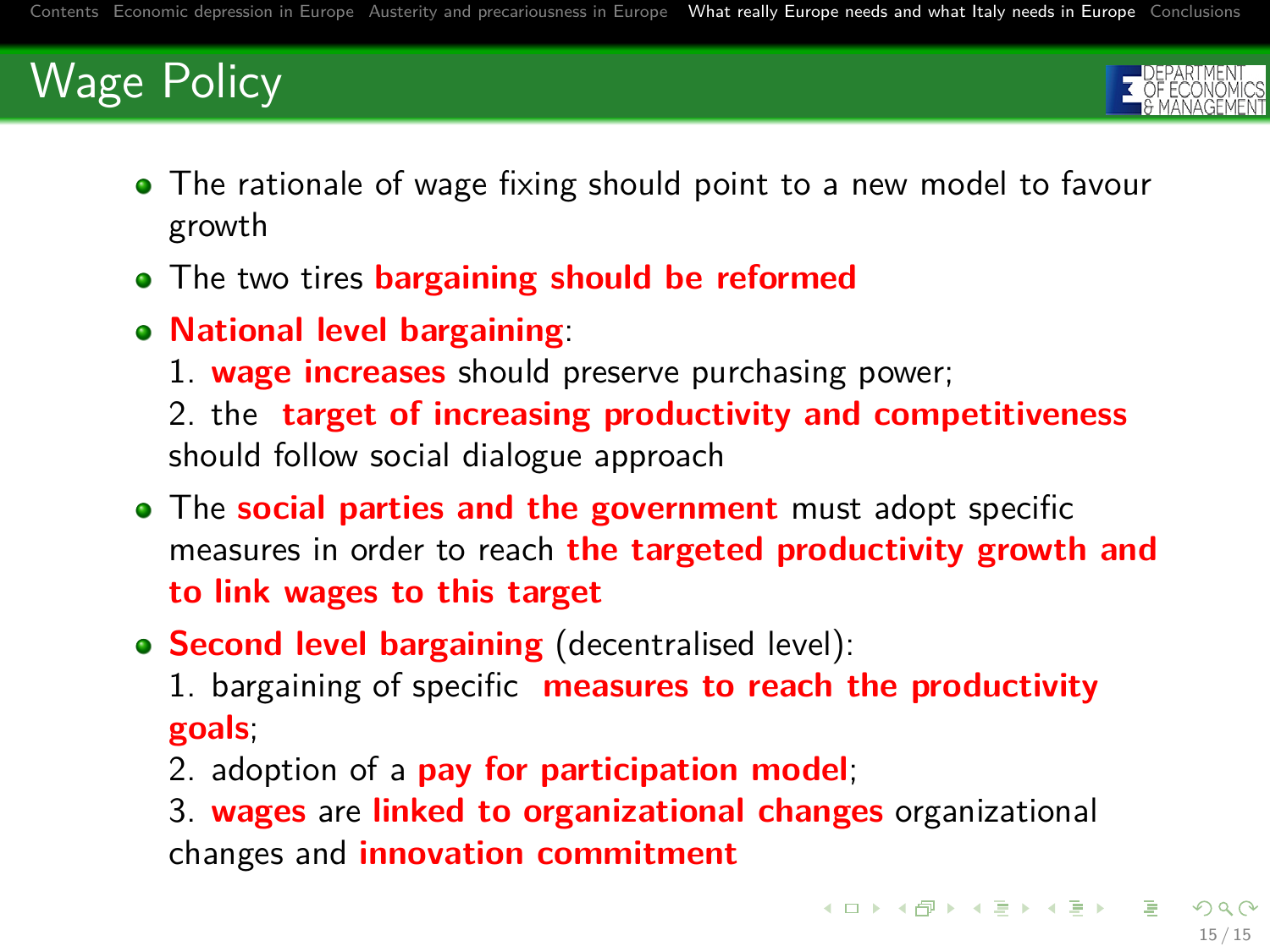

16 / 15

**Linking wages and productivity** has the advantage to close the gap between productivity and real wages that several European economies have experienced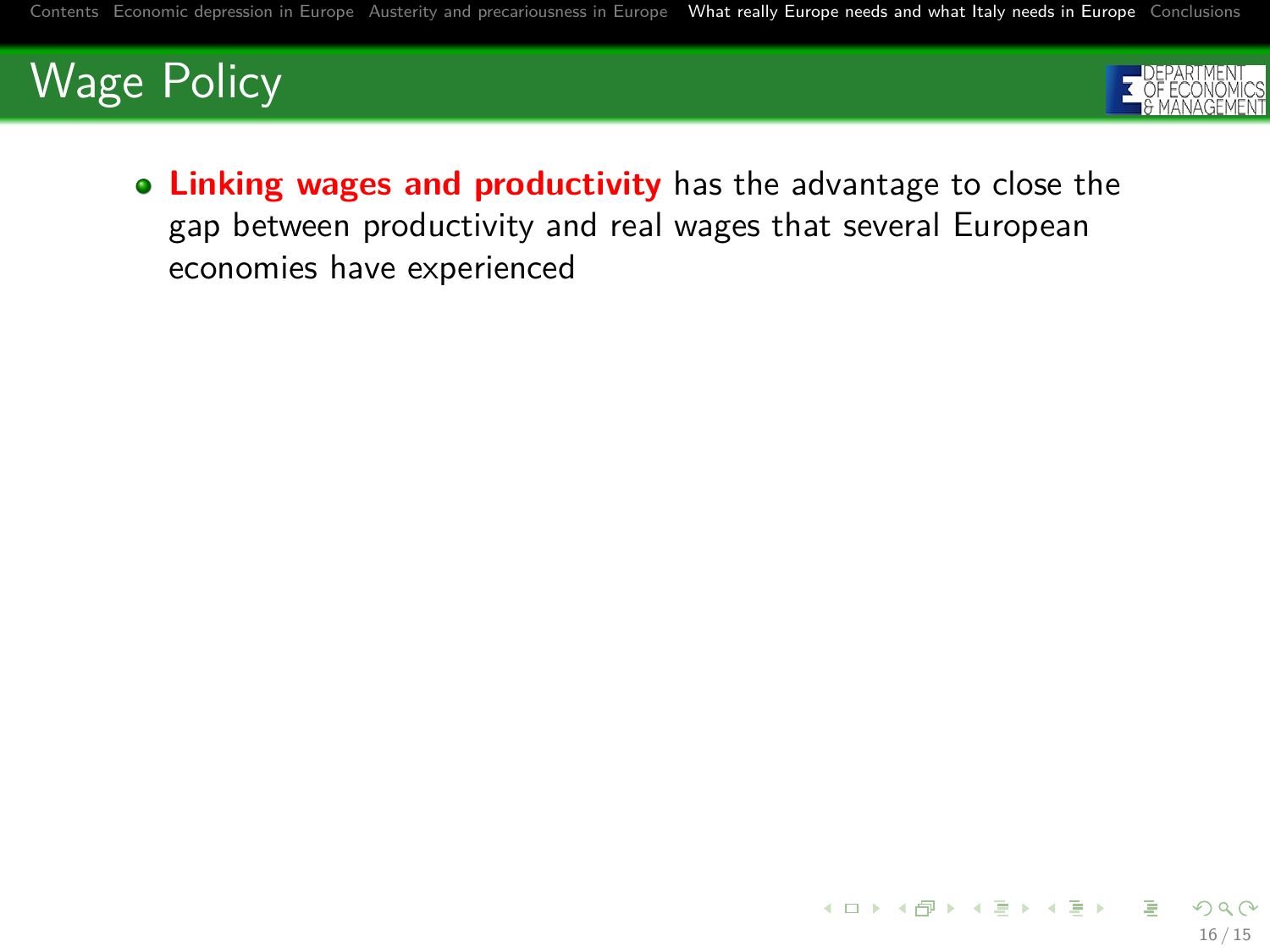

16 / 15

- **Linking wages and productivity** has the advantage to close the gap between productivity and real wages that several European economies have experienced
- The road to follow would be that of a **"Golden rule"** in which **real wages increase at the same pace of productivity** as opposed to a the "Draghi rule" in which nominal wages are aligned to productivity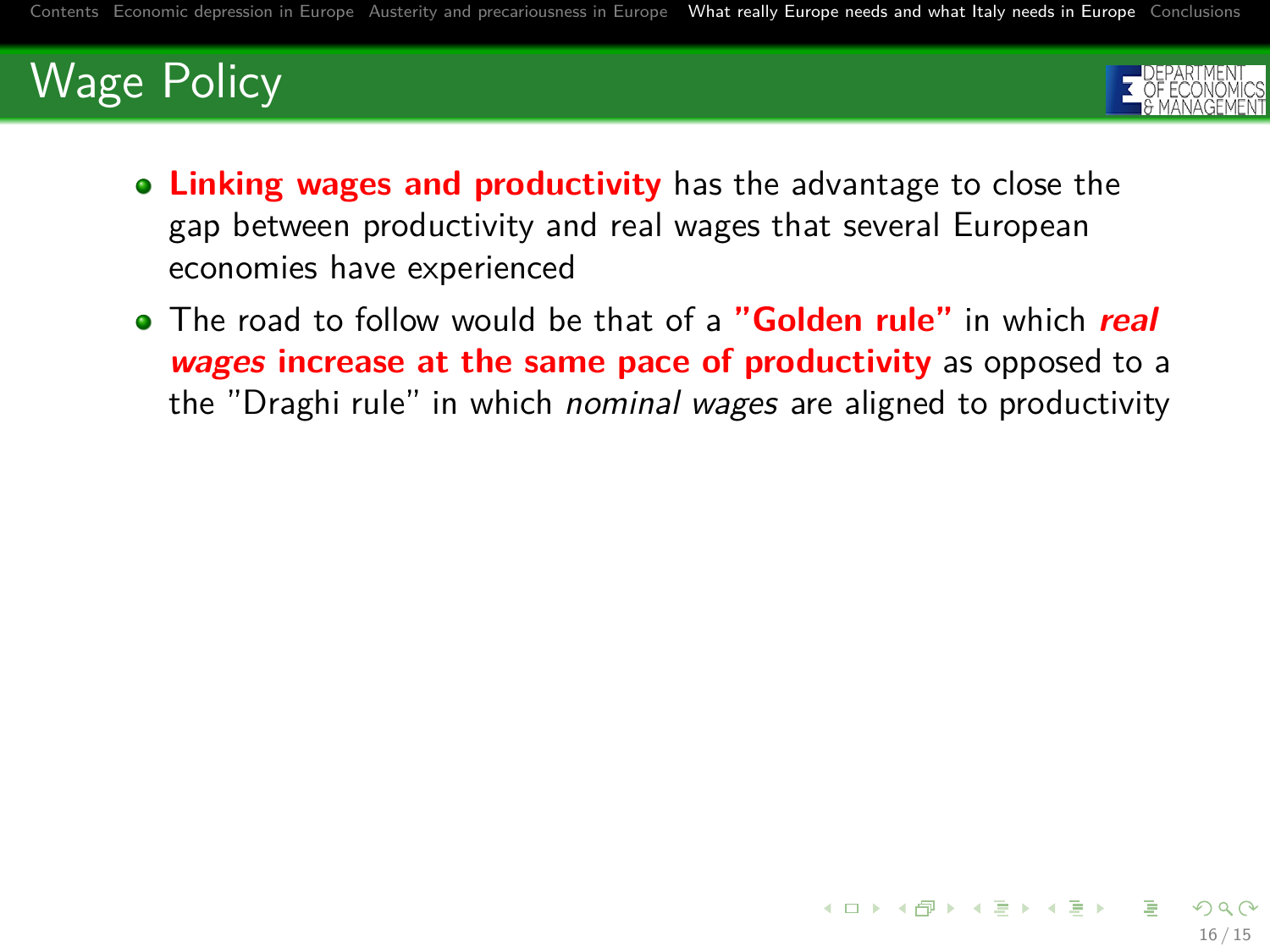

- **Linking wages and productivity** has the advantage to close the gap between productivity and real wages that several European economies have experienced
- The road to follow would be that of a **"Golden rule"** in which **real wages increase at the same pace of productivity** as opposed to a the "Draghi rule" in which nominal wages are aligned to productivity
- **Eurozone countries should agree on the wage movement** in each country in accordance to internal and external imbalances: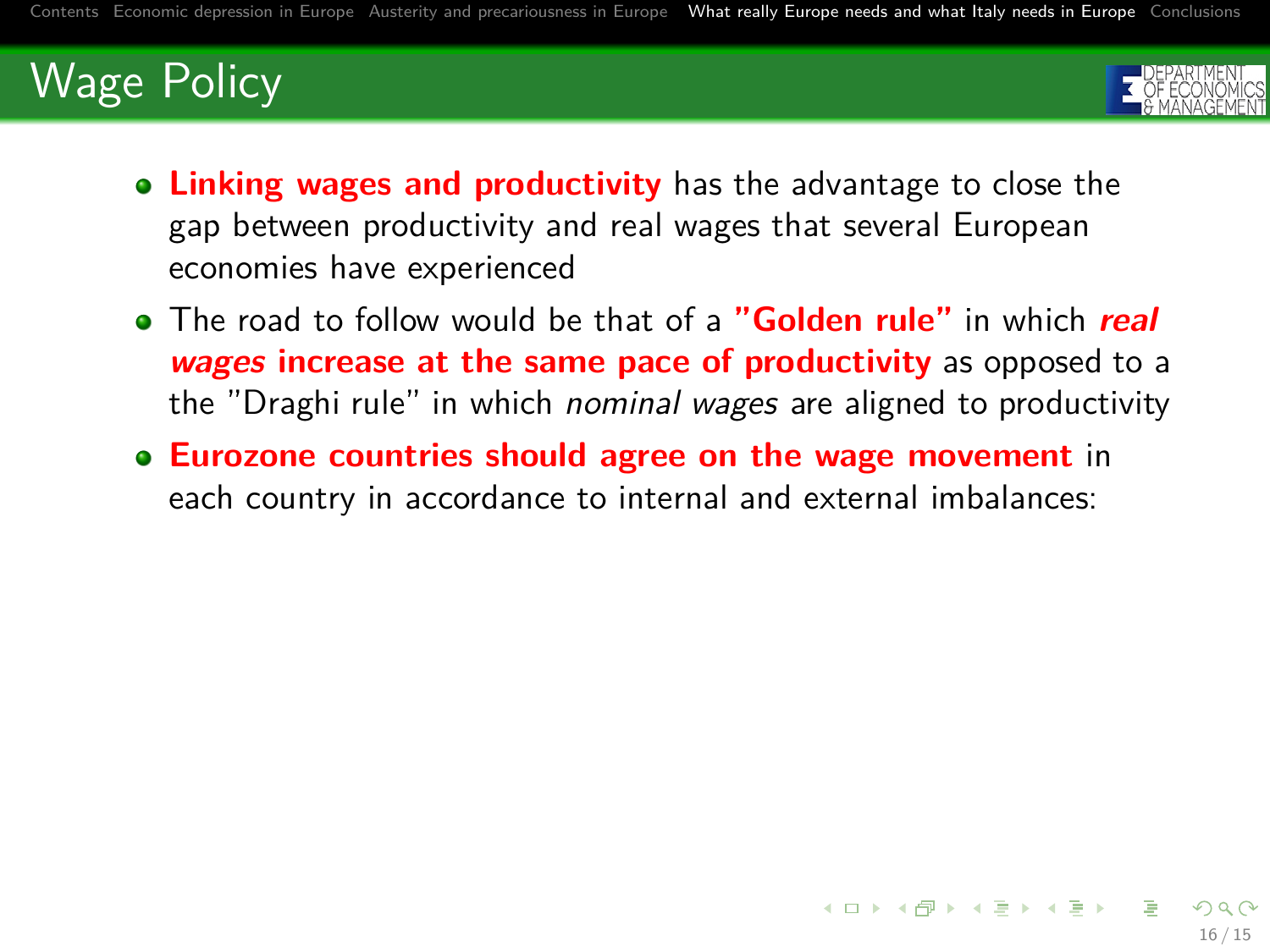<span id="page-42-0"></span>

- **Linking wages and productivity** has the advantage to close the gap between productivity and real wages that several European economies have experienced
- The road to follow would be that of a **"Golden rule"** in which **real wages increase at the same pace of productivity** as opposed to a the "Draghi rule" in which nominal wages are aligned to productivity
- **Eurozone countries should agree on the wage movement** in each country in accordance to internal and external imbalances:
	- **1** in countries with large **surplus in trade balance and fast productivity**, **increases in real wages** should be at a **faster** pace **than productivity**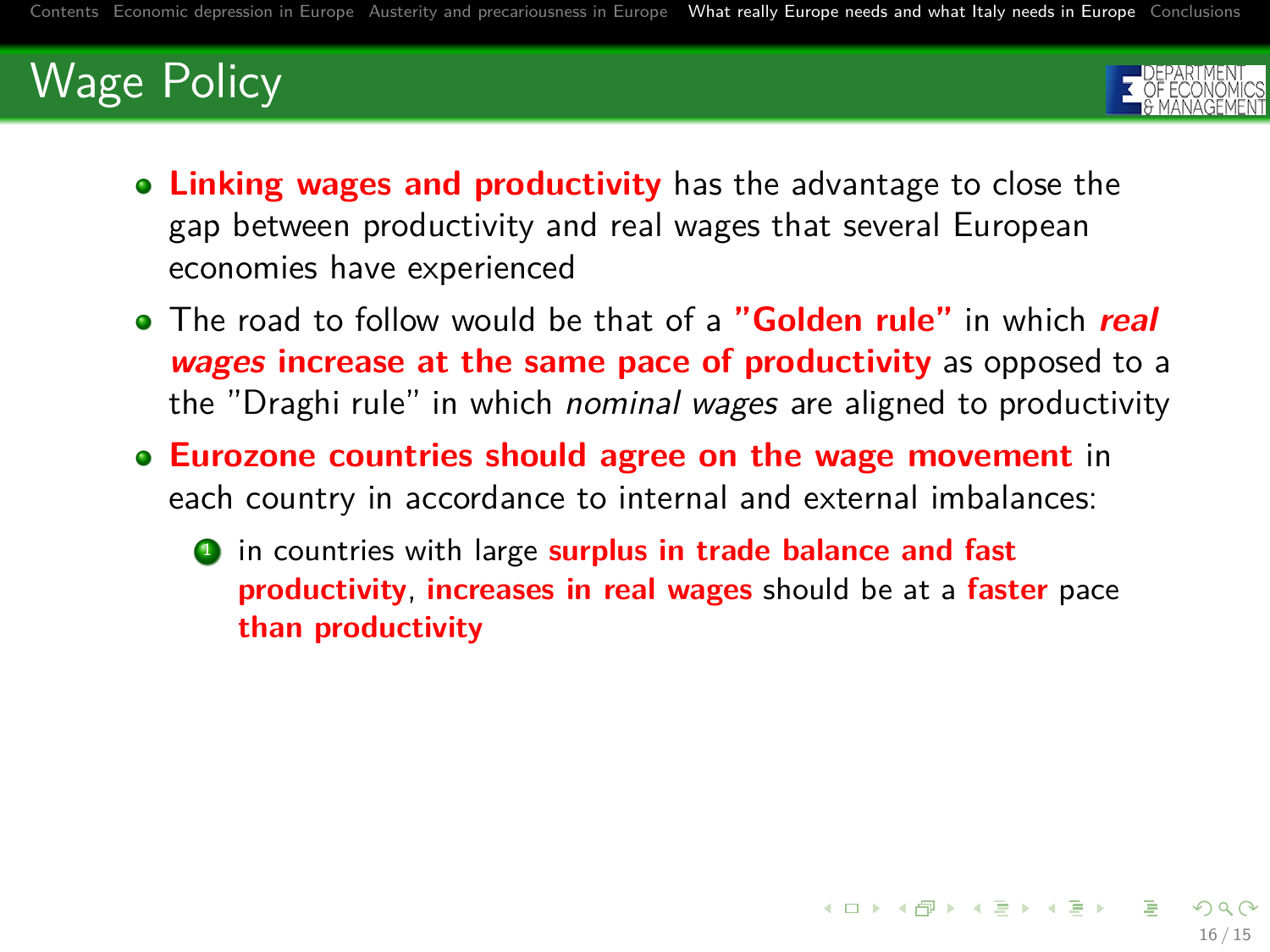

- **Linking wages and productivity** has the advantage to close the gap between productivity and real wages that several European economies have experienced
- The road to follow would be that of a **"Golden rule"** in which **real wages increase at the same pace of productivity** as opposed to a the "Draghi rule" in which *nominal wages* are aligned to productivity
- **Eurozone countries should agree on the wage movement** in each country in accordance to internal and external imbalances:
	- **1** in countries with large **surplus in trade balance and fast productivity**, **increases in real wages** should be at a **faster** pace **than productivity**
	- <sup>2</sup> in countries with **slow productivity growth and deficit in trade balance**, **real wages** dynamic should **accomplish the target to increase productivity and to gain competitiveness** on foreign markets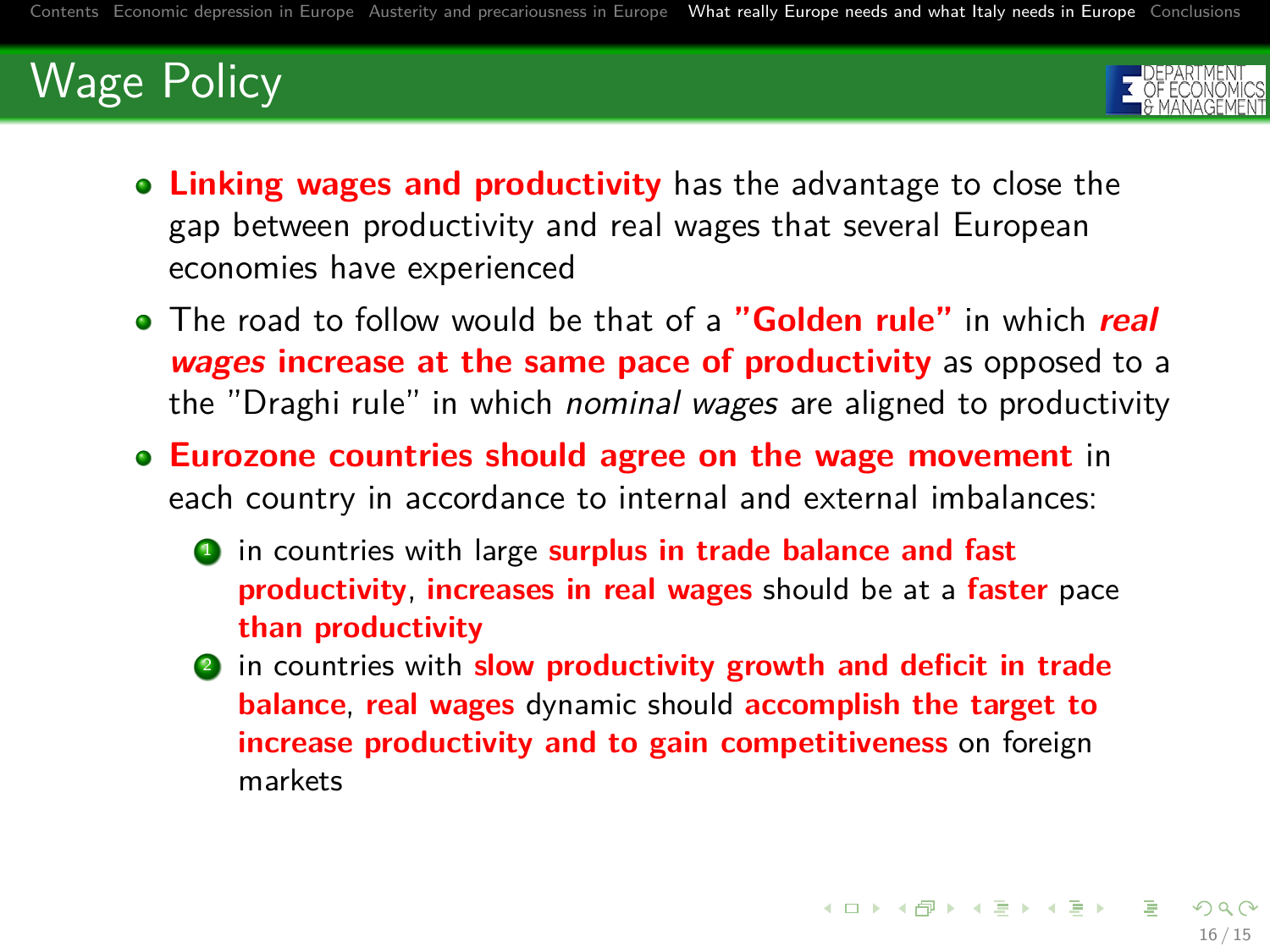

- **Linking wages and productivity** has the advantage to close the gap between productivity and real wages that several European economies have experienced
- The road to follow would be that of a **"Golden rule"** in which **real wages increase at the same pace of productivity** as opposed to a the "Draghi rule" in which *nominal wages* are aligned to productivity
- **Eurozone countries should agree on the wage movement** in each country in accordance to internal and external imbalances:
	- **1** in countries with large **surplus in trade balance and fast productivity**, **increases in real wages** should be at a **faster** pace **than productivity**
	- <sup>2</sup> in countries with **slow productivity growth and deficit in trade balance**, **real wages** dynamic should **accomplish the target to increase productivity and to gain competitiveness** on foreign markets
	- <sup>3</sup> **Productivity and competitiveness must be achieved through innovation** rather than with a mere wage reduction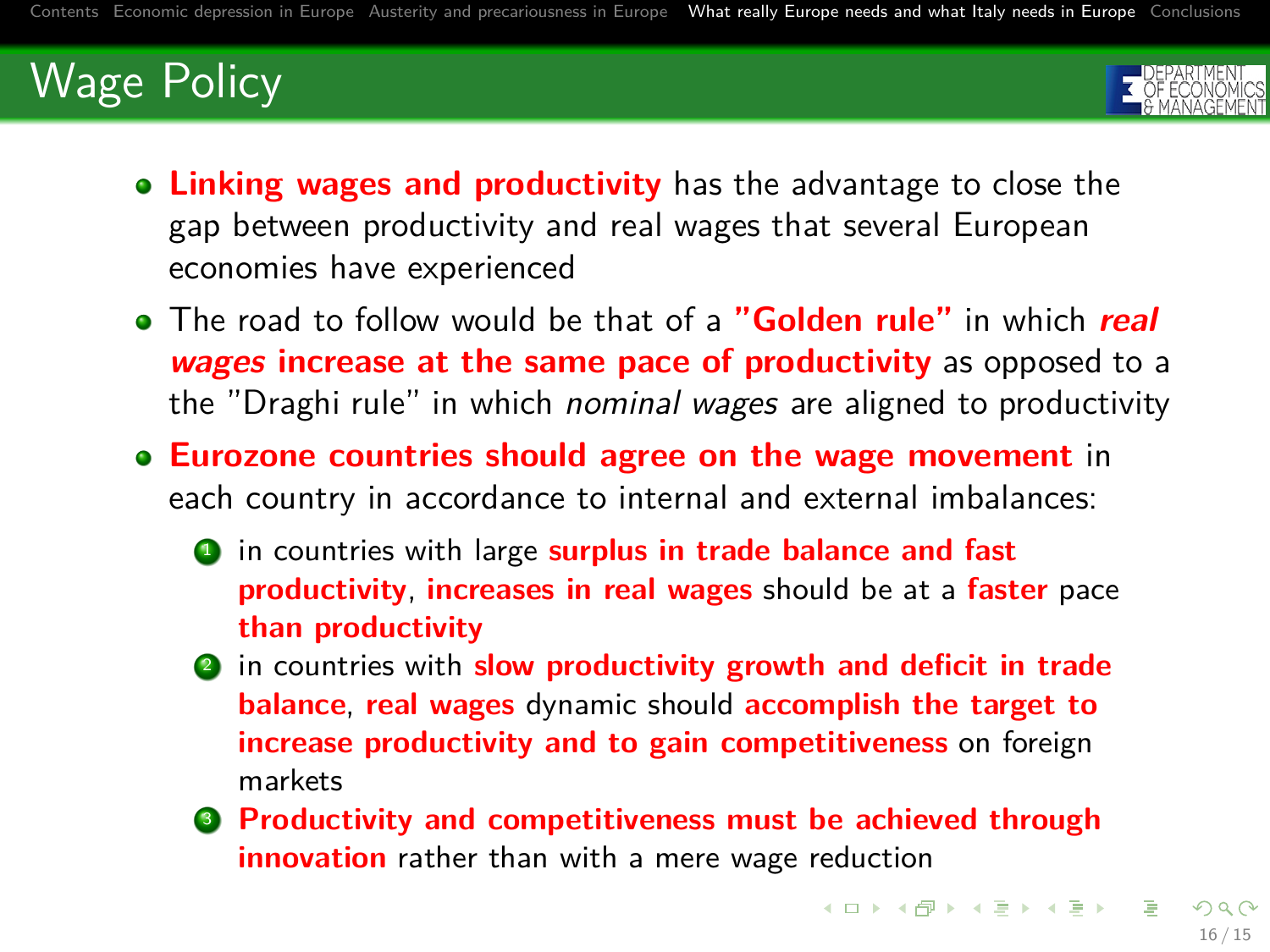

17 / 15

**Policies in Italy are far from those envisaged** above: the measures taken to pursue fiscal consolidation have so far prevented the adoption of proper growth-enhancing policies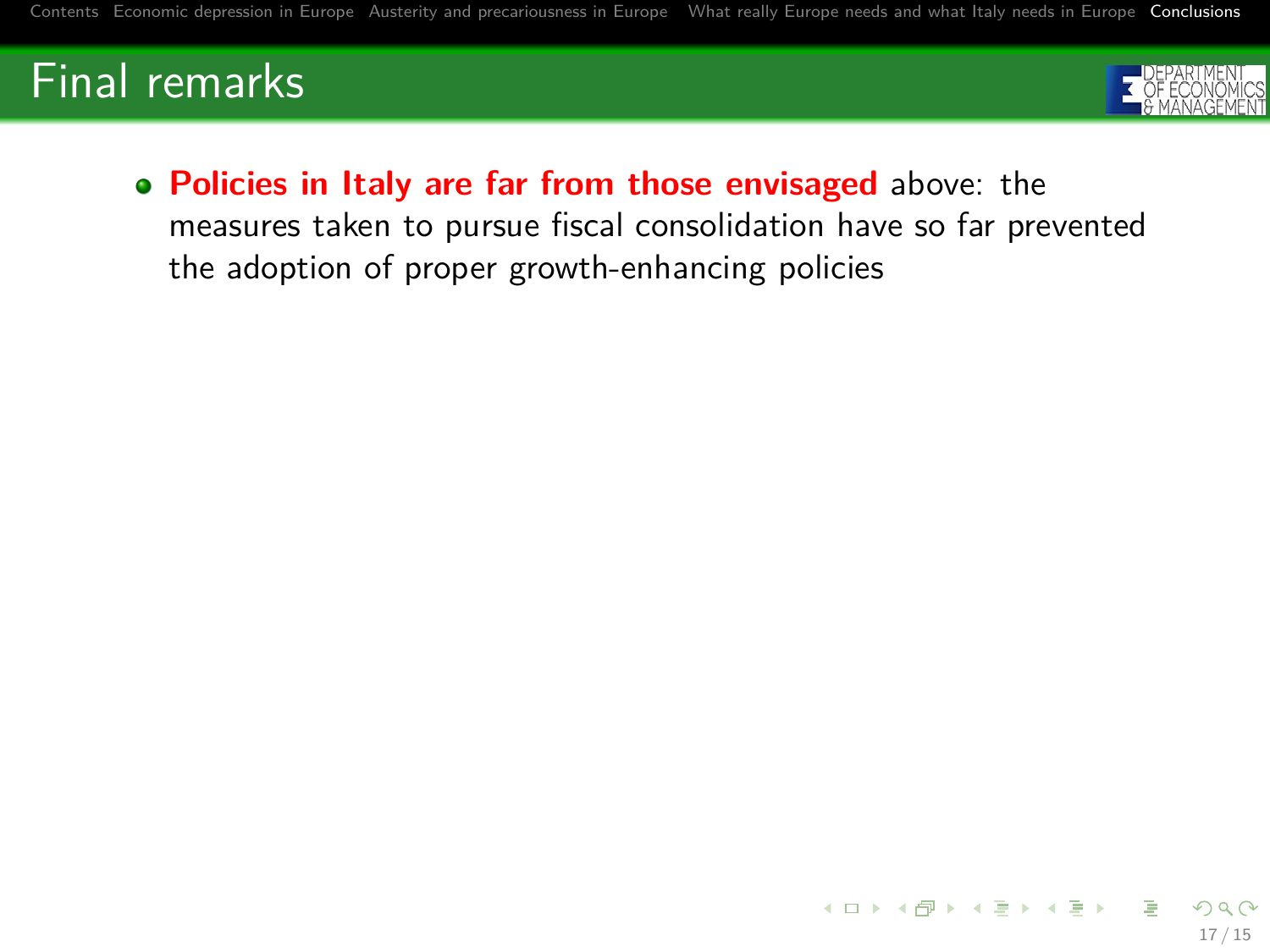

- **Policies in Italy are far from those envisaged** above: the measures taken to pursue fiscal consolidation have so far prevented the adoption of proper growth-enhancing policies
- At national level we are forced to act within binding rules agreed at EU level, so it is **at the European level that we need the major change**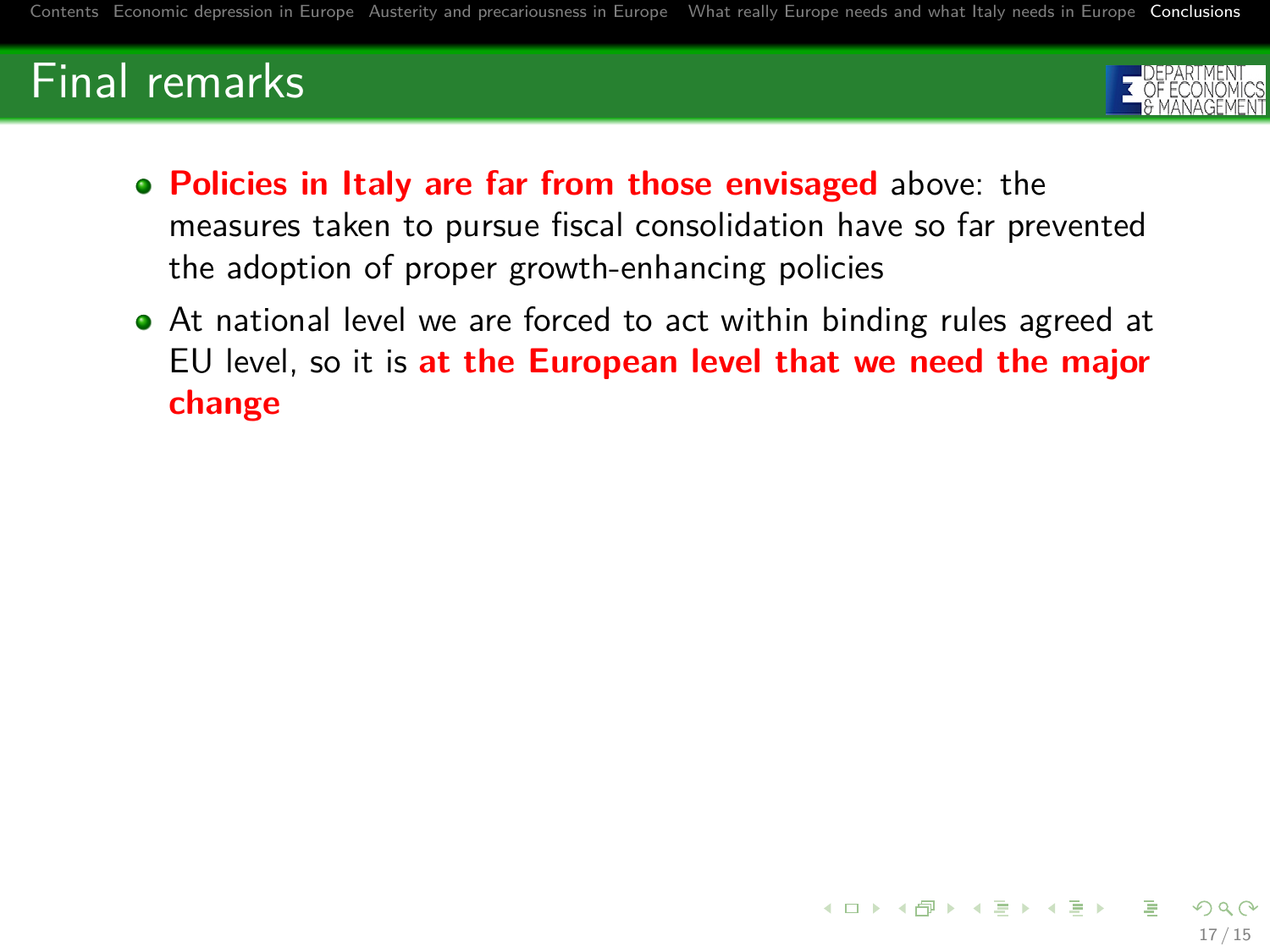

- **Policies in Italy are far from those envisaged** above: the measures taken to pursue fiscal consolidation have so far prevented the adoption of proper growth-enhancing policies
- At national level we are forced to act within binding rules agreed at EU level, so it is **at the European level that we need the major change**
- The Fiscal Compact should not be taken for granted: major revisions are needed
- **•** The **coordination of policies at EU level** becomes even more important than public intervention at a national level: we strongly need a **public investment programme and industrial policies**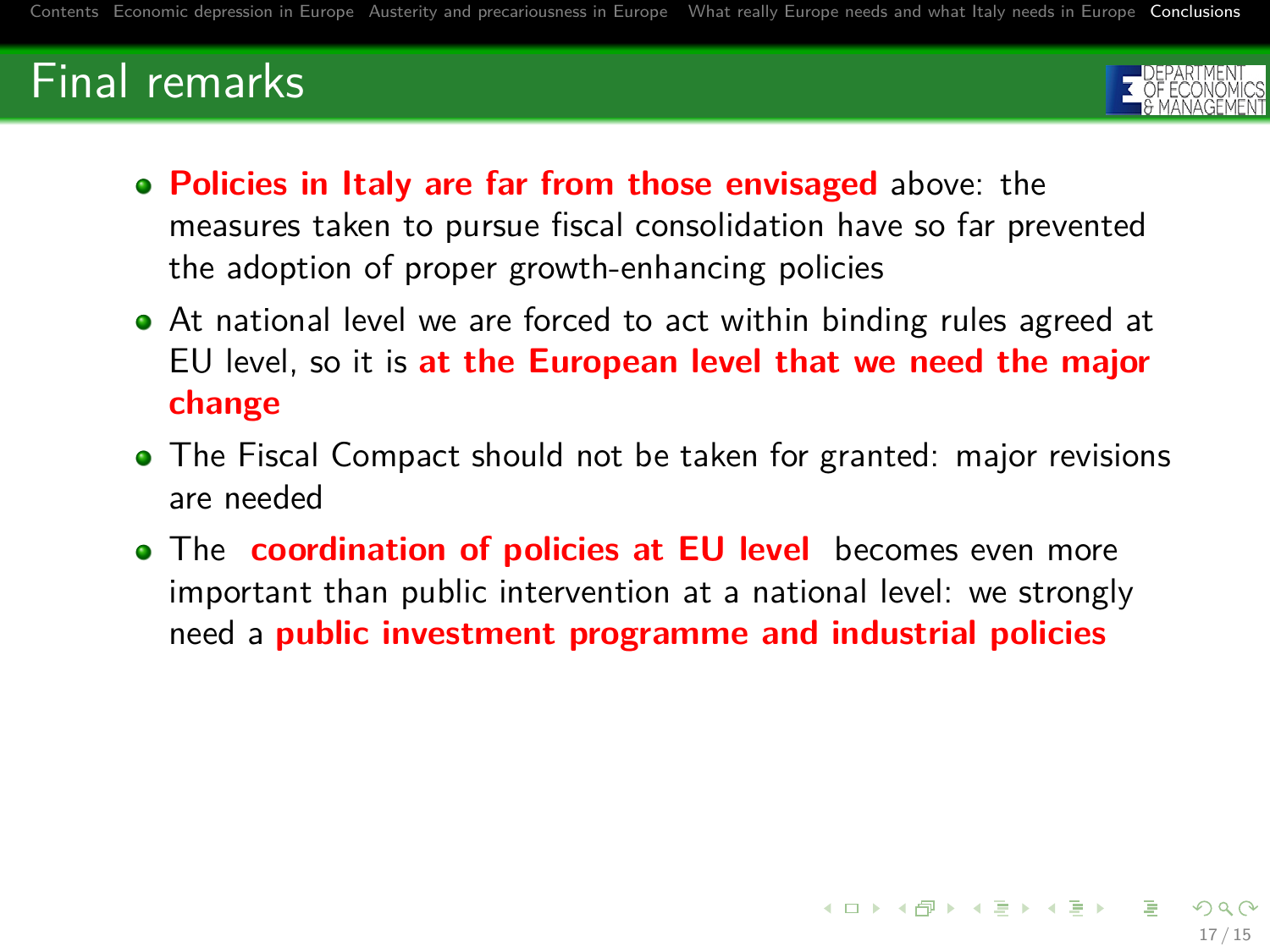

- **Policies in Italy are far from those envisaged** above: the measures taken to pursue fiscal consolidation have so far prevented the adoption of proper growth-enhancing policies
- At national level we are forced to act within binding rules agreed at EU level, so it is **at the European level that we need the major change**
- The Fiscal Compact should not be taken for granted: major revisions are needed
- **•** The **coordination of policies at EU level** becomes even more important than public intervention at a national level: we strongly need a **public investment programme and industrial policies**
- We here stress the importance of **coordinated labour market policies among Eurozone countries**: **stop to the mantra of structural reforms** and wage deflation, **leave room to wage-led growth policy**